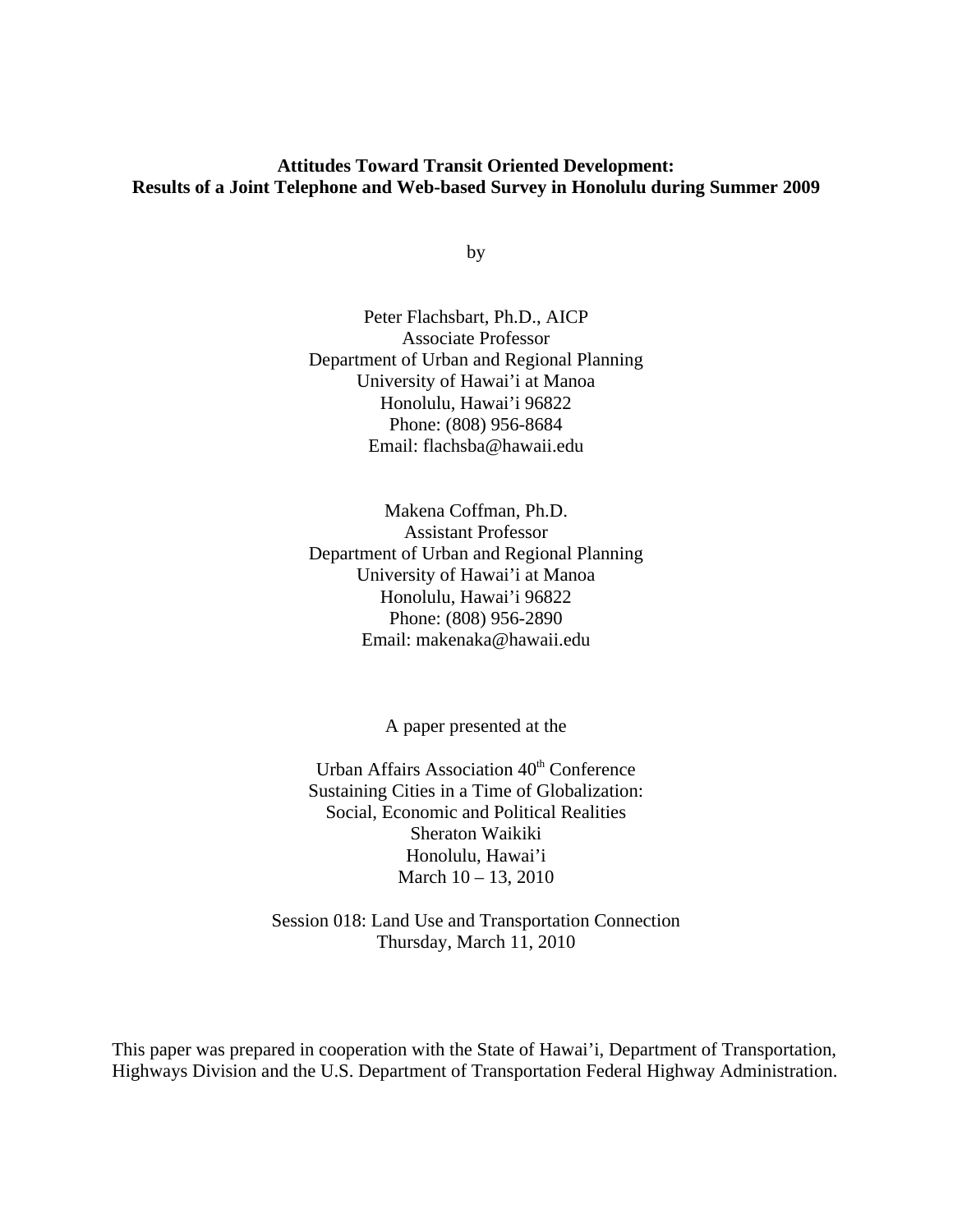#### **Acknowledgments**

This paper is based on data collected through Task Agreement No. HWY-P 2009-001 between the University of Hawai'i at Manoa and the Hawai'i State Department of Transportation (HDOT). The Federal Highway Administration and a local match provided funding for the project. Mr. David L. Zevenbergen of the Statewide Transportation Planning Office served as project manager for HDOT. The Task Agreement, better known as the Strategies for Energy Efficiency in Transportation or SEET project, spanned the period from March 4, 2009 to May 31, 2010.

Dr. Sharon Miyashiro, Associate Director of the UH Manoa Public Policy Center in the College of Social Sciences, served as Principal Investigator of the SEET project. Dr. Miyashiro also serves as co-chair of the Hawaii Energy Policy Forum (HEPF). In 2007, the state legislature approved Act 254, which assigned HEPF with the task of promoting dialogue on energy issues and developing energy-efficient transportation strategies for the state. HEPF is a partnership of representatives from business, environmental organizations, energy experts and state government agencies.

As a result of a competitive bidding process, the University of Hawai'i at Manoa hired Market Trends Pacific, a professional market research firm in Honolulu to provide assistance with the following activities associated with the Task Agreement. These activities included: (a) the design and implementation of the sampling plan; (b) the formatting and programming of the telephone and Web-based survey questionnaires; and (c), the processing and tabulating of all survey data. UrbanAdvantage, Inc. of Berkeley, California, provided digital copies of the graphic images used in the Web-based survey.

This paper has not yet received peer review. The contents of the paper reflect the views of the authors, who are responsible for the facts and accuracy of the data presented herein. The contents do not necessarily reflect the official views or policies of the State of Hawai'i, Department of Transportation or of the Federal Highway Administration. This report does not constitute a standard, specification or regulation.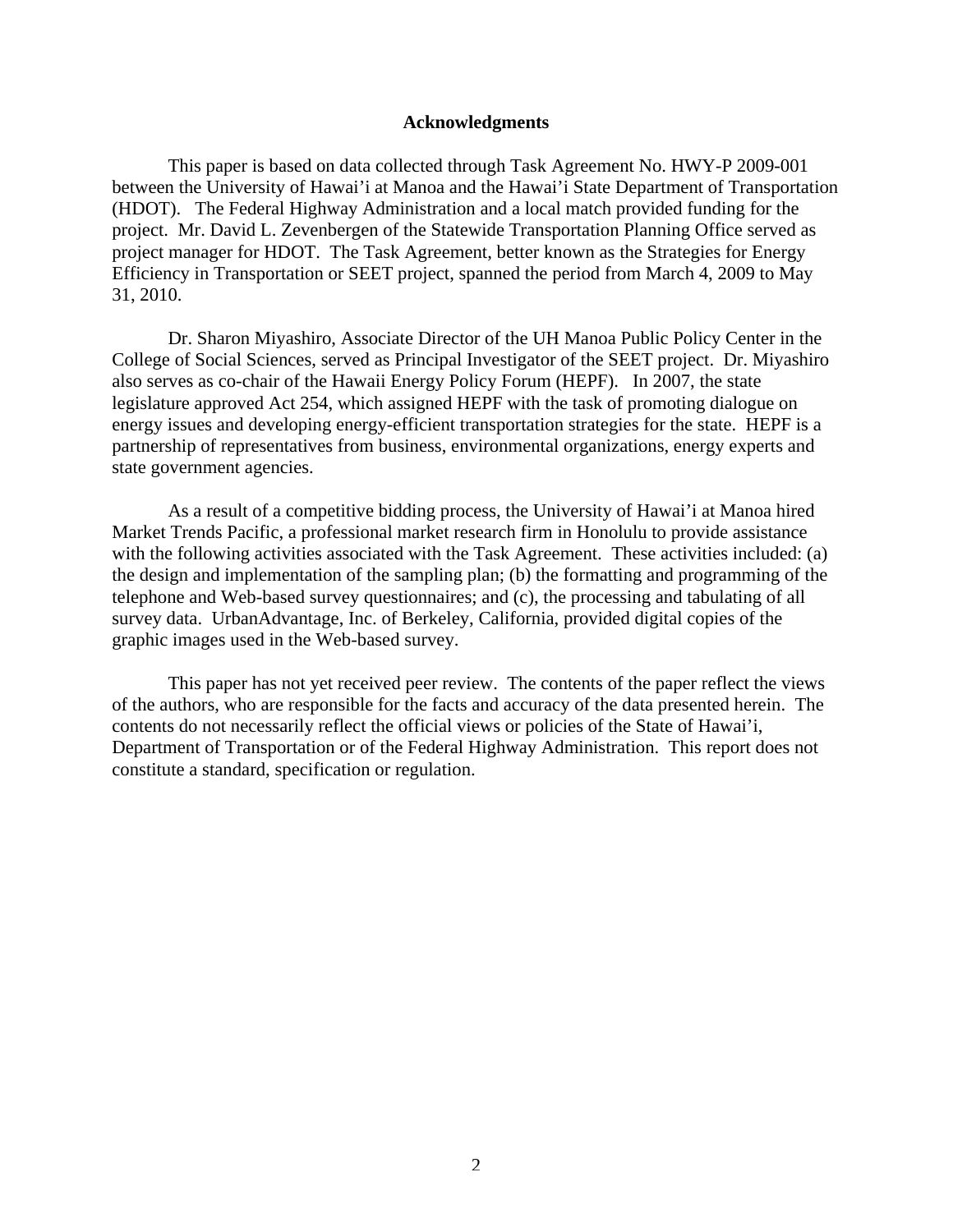#### **The Authors**

Peter Flachsbart, Ph.D., AICP, is Associate Professor of Urban and Regional Planning at the University of Hawai'i at Manoa. He teaches graduate level courses in land use and transportation planning, the use of decision-making and forecasting models in planning, and survey research methods in planning. He is currently the senior faculty researcher for the Strategies for Energy-Efficient Transportation project at the university's Public Policy Center. He has held faculty appointments in public administration at California State University, Dominguez Hills, and in civil engineering at Stanford University. He holds a Bachelor of Science in civil engineering from Washington University in St. Louis, and a Master of Science and Ph.D. in urban systems planning from Northwestern University in Evanston, Illinois.

Makena Coffman, Ph.D., is Assistant Professor of Urban and Regional Planning, University of Hawai'i at Manoa. She teaches graduate courses in environmental planning related to climate change mitigation and adaptation in the Asia/Pacific Region; energy policy, particularly for renewable energy penetration; multi-sector collaboration for environmental solutions; and environmental valuation. She is the Vice Chair of the Manoa Climate Change Commission; member of the State Greenhouse Gas Emissions Reduction Task Force and Chair of the Analysis Committee. She is a junior faculty researcher for the Strategies for Energy-Efficient Transportation project at the university's Public Policy Center. She holds a B.A. in international relations from Stanford University and a Ph.D. in economics from the University of Hawai'i at Manoa.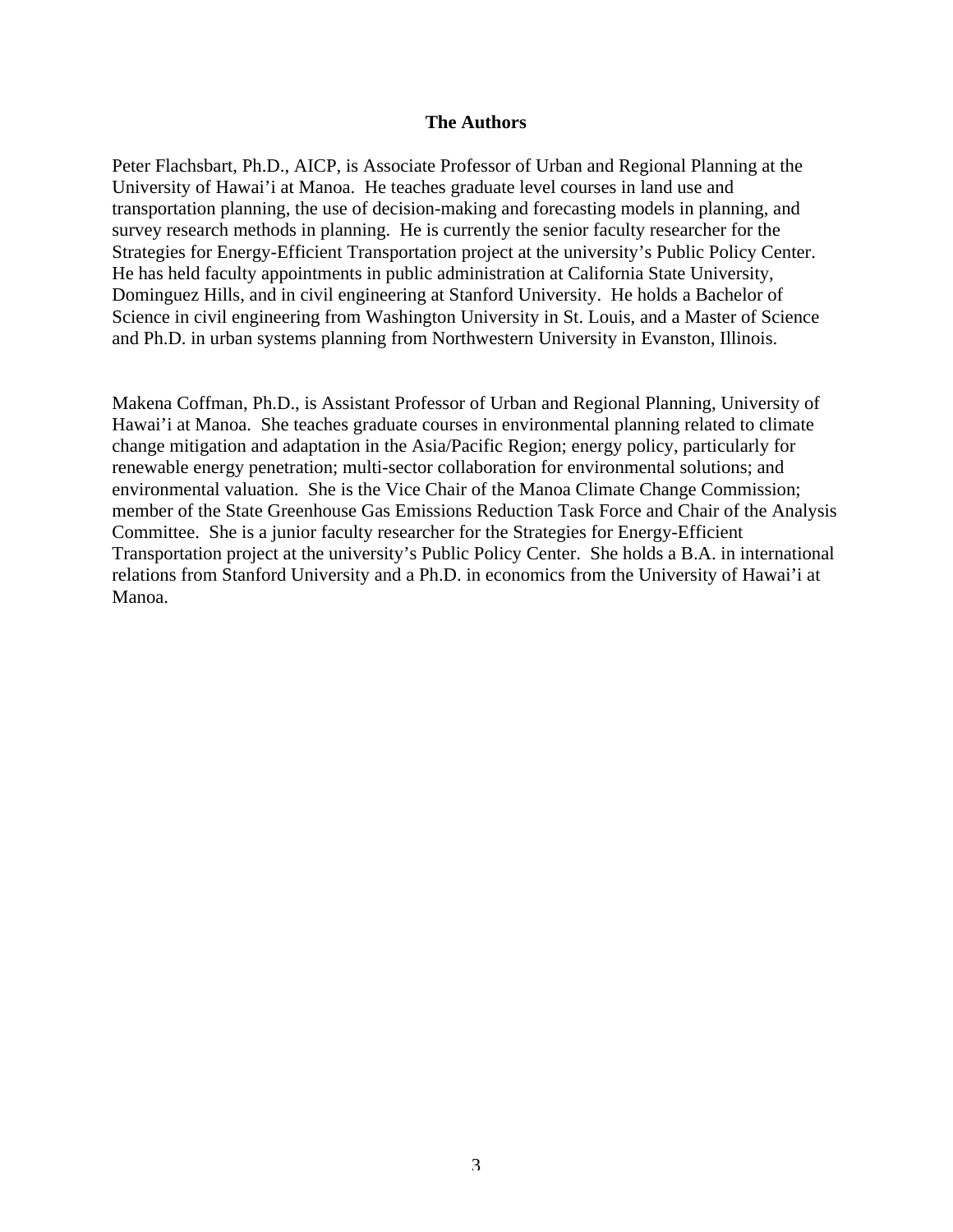### **Abstract**

The Honolulu high capacity transit project is a 20-mile elevated rail line that will connect West O'ahu with downtown and the Ala Moana Shopping Center. The system will feature electric, steel-wheel trains each capable of carrying more than 300 passengers. The goal of the project is to safely and reliably move thousands of people per hour between 21 stations without reducing limited highway and road space. The project is scheduled to begin construction sometime in 2010. To comply with requirements for federal funding, the city's Department of Planning and Permitting has actively supported the planning of transit-oriented development (TOD) at several stations along the transit route.

This paper presents results of a joint telephone and Web-based survey conducted during summer 2009. Although the survey population was statewide, the scope of this paper is limited to data collected on the Island of O'ahu, because the focus of the paper is on rail transit and TOD. On O'ahu, data were collected from 585 adult residents by Market Trends Pacific, Inc., a professional market research firm in Honolulu. The phone survey used random digit dialing (RDD) of both listed and unlisted household telephone numbers to ensure a representative sample. The study used several methods to publicize the Web-based survey, which was undertaken primarily to reach people without land-line phones. These methods included publication of an article in a daily newspaper and an announcement in a monthly newsletter published by the local electric utility. Despite these efforts, the authors do not view the Web sample to be representative of the island's population.

Each mode of data collection had identical questions to measure attitudes toward several features of TOD such as high-density housing, mixed land use, limited parking, and streetscapes that better serve pedestrians and bicycles. Questions about TOD features were directed only to people who said that they either would or might consider moving closer to work or school to save money, if the price of gasoline were to rise and stay above \$4 per gallon. As a result, 115 persons answered TOD questions in the telephone interviews and 53 persons did so in the Webbased survey.

In general, the results of the phone survey indicated solid support for the idea of living within walking distance of food, drug and other retail stores. Much smaller percentages of respondents to the phone survey favored the following features: having a common area for children to play, a more densely populated area, living in a building with professional offices or small retail stores, living close to a bus or potential rail transit stop, and having less space to park a personal vehicle even though one could walk or use a bicycle more often. In general, there was more support for features of TOD among those who participated in the Web-based survey, which posted graphical images to illustrate these features. Compared to the phone sample, substantially higher percentages of Web respondents were Caucasian males, who were younger in age, college graduates, and living in families with higher annual incomes. Respondents of both samples were more likely to live in a single-family dwelling unit.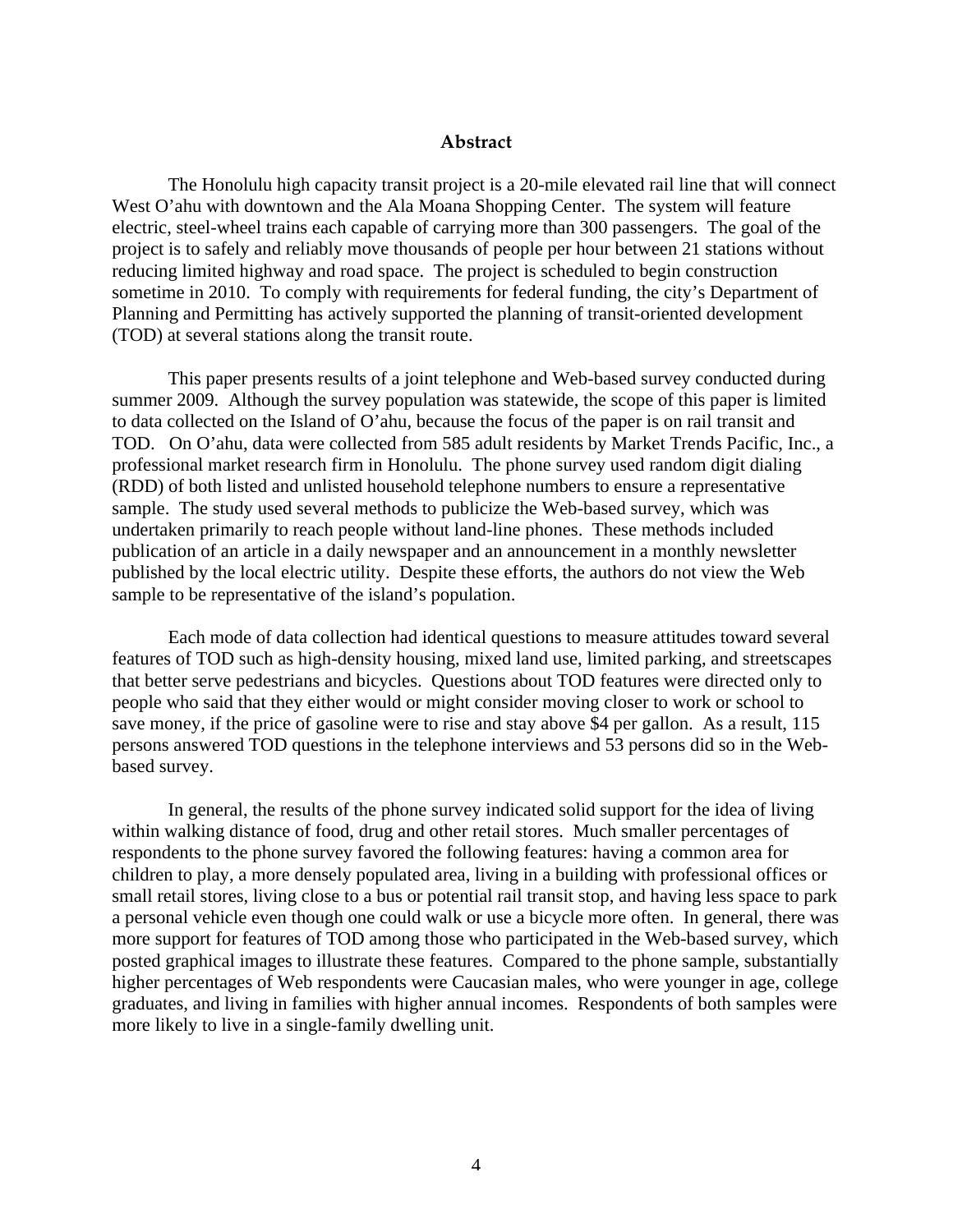### **Introduction**

The Honolulu high capacity transit project is a 20-mile elevated rail line that will connect West O'ahu with downtown and the Ala Moana Shopping Center. The system will feature electric, steel-wheel trains each capable of carrying more than 300 passengers. The goal of the rail project is to safely and reliably move thousands of people per hour between 21 stations without reducing limited highway and road space. The project is now scheduled to begin construction sometime in 2010. Full service to Ala Moana Shopping Center may begin by the end of 2018. A final decision on federal funding is not expected until 2011. To comply with requirements for federal funding, the Department of Planning and Permitting of the City and County of Honolulu has actively supported the planning of transit-oriented development (TOD), beginning with two transit stations in the Waipahu Community in July 2007.

This paper presents results of a joint telephone and Web-based survey conducted statewide in Hawai'i during summer 2009. The survey had two main objectives. First, it attempted to determine how motorists coped with a spike in gasoline prices during 2008. Second, it measured preferences for policies to improve energy efficiency in the state's surface transportation system. These policies included: (a) increasing passenger loads of existing vehicle fleets (e.g. car and vanpooling); (2) inducing shifts to more fuel-efficient modes of transportation (e.g., bicycling, walking, and public transit); (3) providing incentives for motorists to buy more fuel-efficient vehicles (e.g., the "cash-for-clunkers" program); and (4) redistributing urban activities to reduce overall travel demand (e.g., 'smart growth' and transit-oriented development policies).

Although the survey was conducted statewide, the scope of this paper is limited to survey data collected only for the City and County of Honolulu on the Island of O'ahu. The primary purpose of the paper is to report preliminary results of those survey questions that were related to Honolulu's rail transit project and to attributes of 'smart growth' and transit-oriented development, given that TOD represents a new and different type of development for Honolulu.

### **Transit–Oriented Development**

In *The Next American Metropolis*, architect Peter Calthorpe (1993) describes TOD as "a mixed-use community within an average 2,000-foot walking distance of a transit stop and core commercial area. TODs mix residential, retail, office, open space, and public uses in a walkable environment, making it convenient for residents and employees to travel by transit, bicycle, foot, or car." (Calthorpe, 1993, p. 56) According to Calthorpe (1993), urban TODs should be located directly on rail transit lines and neighborhood TODs should be located along local bus lines that feed directly into rail transit lines. He describes urban TODs as denser and more focused on employment opportunities than are neighborhood TODs, which tend to emphasize housing.

According to Calthorpe (1993), the minimum residential density for TODs with a housing component should average 15 dwelling units per acre. This figure is close to the density of streetcar suburbs of the early  $20<sup>th</sup>$  century (Warner, 1962), and significantly higher than today's typical suburban developments, which are closer to four or five dwelling units per acre (Audirac, 1999). Similarly, Bernick and Cervero (1997) prescribed 15 housing units per acre for TODs with mixtures of small-lot single-family homes and duplexes or triplexes. These density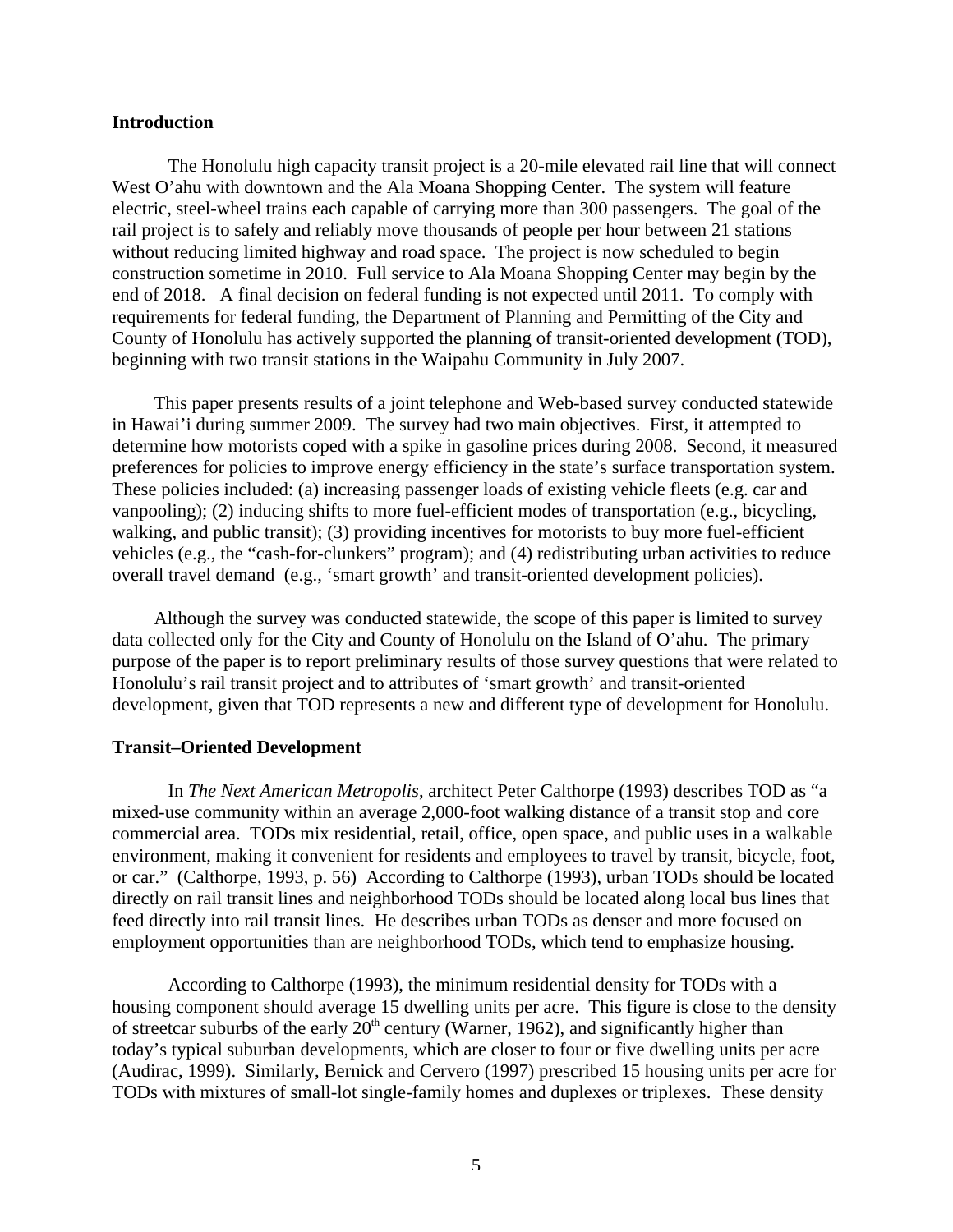recommendations come from the pioneering work on public transportation and land use policy by Pushkarev and Zupan (1977). Besides higher than average densities, a TOD typically will have a mixture of land uses (residential, office and retail), a defined center, and buildings whose design and orientation facilitate transit use and pedestrian activity.

While planners may agree on some basic definition of TOD, there is in reality a wide variety of transit-oriented development in the United States. Based on a survey of transit agencies and a literature review in late 2002, Cervero et al. (2004) identified 117 TODs in the United States. Although the majority of them are located in large cities with rail service, many are located in newer and older suburbs outside of central cities. Fixed rail transit systems serve most of the 117 TODs that were identified in the U.S., as shown below:

| Heavy rail    | 37.4%  |
|---------------|--------|
| Light rail    | 31.3%  |
| Commuter rail | 21.8%  |
| <b>Bus</b>    | 7.8%   |
| Ferry         | 1.7%   |
|               | 100.0% |

TODs are expected to reduce the use of single-occupant motor vehicles and enhance transit investments by bringing potential riders closer to transit facilities. Newman and Kenworthy (1999) believe that TODs have great potential for reducing automobile use, increasing transit ridership, and fostering a sense of community in neighborhoods. In theory, TODs should be able to reduce personal transportation costs, motor vehicle emissions, and dependency on fossil fuels. They should also be able to promote access to local services and amenities through walking and biking activities. In suburban areas, TODs have the potential to increase transit ridership, reduce commute distances, and decrease the cost of infrastructure extensions.

The literature suggests that TOD can be viewed either as a set of policies affecting urban form near transit stations or as a type of development, as suggested by an Urban Land Institute (ULI) report titled, "Ten Principles for Successful Development Around Transit" (Dunphy et al., 2003). Although the number of TODs is growing, there are few development companies that specialize in TOD construction as a market niche. This has been attributed to transit's inability to attract a sufficient volume of patrons to support TOD, according to a comprehensive report by the California Department of Transportation (Parker et al., 2002). However, the same report claims that there are a variety of factors still driving demand for TOD in the real estate market:

- 1. Escalating traffic congestion is increasing the attractiveness of inner city sites and suburban locations that are close to rail transit.
- 2. Rising land values in many communities are creating the economic conditions necessary to help make mixed-use compact development feasible.
- 3. The increased trend of Americans moving back into the core areas of cities makes them more attractive places for real estate investment.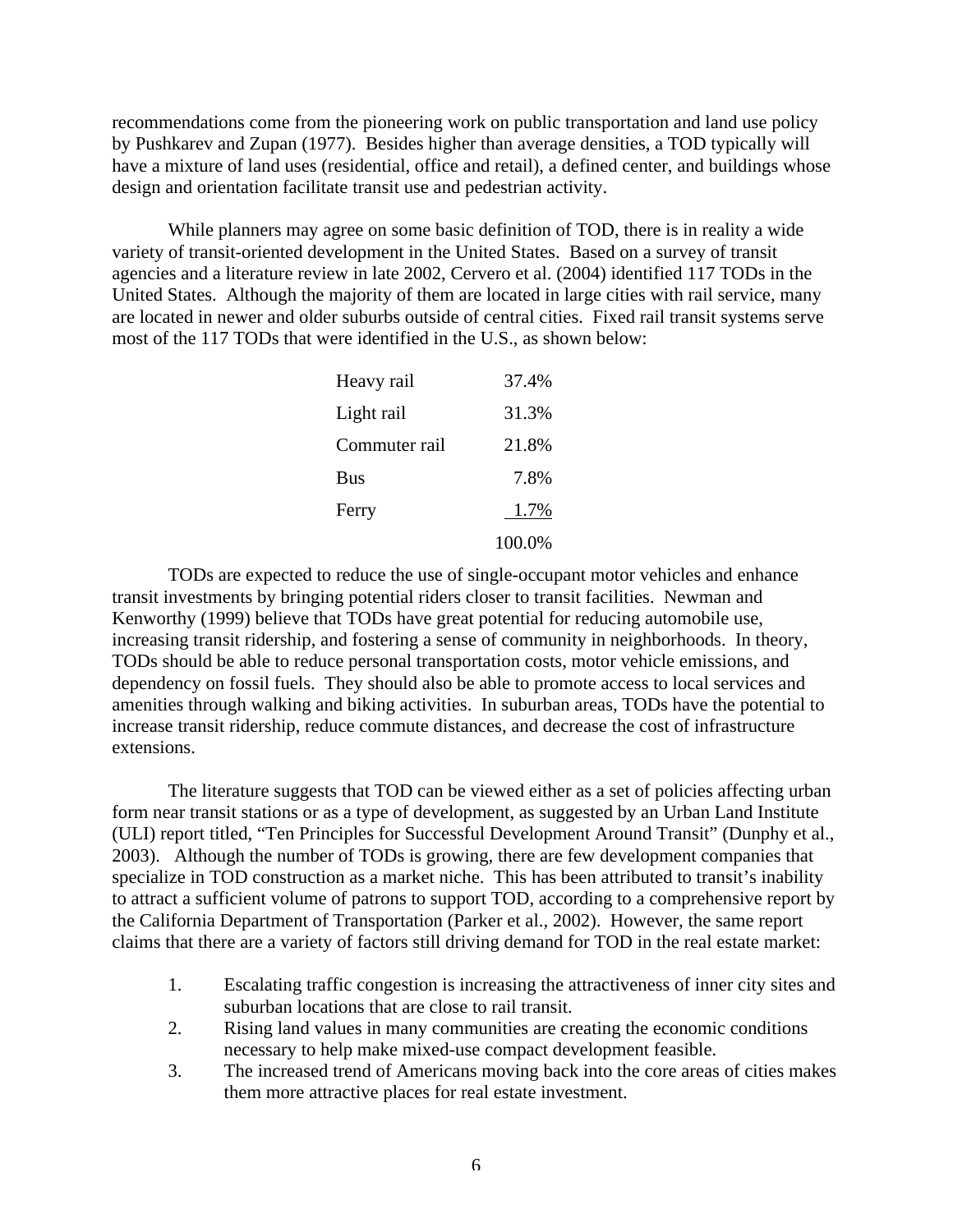- 4. Demographic changes underpin an expanding market for moderate and higherdensity mixed-use communities.
- 5. Nationwide, support for 'smart growth' is at record levels. In a September 2000 poll, nearly 80% of Americans indicated that they support 'smart growth' and the strategies necessary to implement it.
- 6. There have been recent significant changes in Federal Transit Administration (FTA) policies for 'joint development', and an emphasis on transit-supportive land use in federal funding for new rail starts.
- 7. More transit agencies are starting to realize they are in the 'community-building' business as well as the 'people-moving' business.

In the early 1990s, surveys of 28 large-scale housing projects near California rail stations showed that residents tended to be young professionals, singles, and 'empty-nesters', with typically just one car per household. They also tended to work in downtown areas and other locations well serviced by transit (Cervero, 1994). More recent surveys show that this demographic group is growing larger. People who prefer to live in housing near transit, which includes people living in downtown locations, are more likely to be singles, childless married couples or smaller families. Increasingly, they may also include same-sex couples and the "creative" class who are interested in accessing urban amenities (Florida, 2003). Developers of TOD now target this demographic group in their advertising campaigns, which claim that TODs provide home buyers with good access to centrally located jobs, retail stores, walkable neighborhoods, museums, concert halls, theaters, and nightlife.

More recently, Lund (2006) surveyed 605 people who moved into a TOD within walking distance of a light, heavy, or commuter rail station in the San Francisco Bay Area, Los Angeles, or San Diego. Each person had moved into a TOD less than five years before the survey. The purpose of the study was to determine: (1) who is locating in TODs and how do they differ from the general population; (2) what factors lead them to locate in TODs; and (3) what are the implications for transit use? Lund found that TOD residents had a higher household income and were less likely to be Hispanic. She found they were no less likely to have private cars, which suggested that limiting parking availability at TODs might not be a good idea. She also reported that individuals chose to live in TODs for a wide range of reasons. About a third of the respondents said that access to transit was one of the top three reasons for choosing to live in a TOD. However, people were equally or more likely to choose to live in a TOD because of lower housing cost or the quality of the neighborhood. Lund did not determine whether or not respondents brought their interest in transit with them, when they moved into TODs, or developed their interest in transit afterwards. Even so, Lund found that people who chose TOD were 13 to 40 times more likely to use transit than those who did not.

Based on surveys, Cervero (1994) reported that residents living within a quarter mile of a California rail station are three times as likely to commute by rail compared to the average worker living in the same city. The two most important factors determining rail transit usage were whether the trip destination was within walking distance of a rail stop and whether parking at the job site was free. Among those living near BART stations and heading to San Francisco job sites with no free parking, nearly nine out of ten work trips were by BART. For trips to secondary urban centers such as Oakland and Berkeley, half of the commutes were by BART.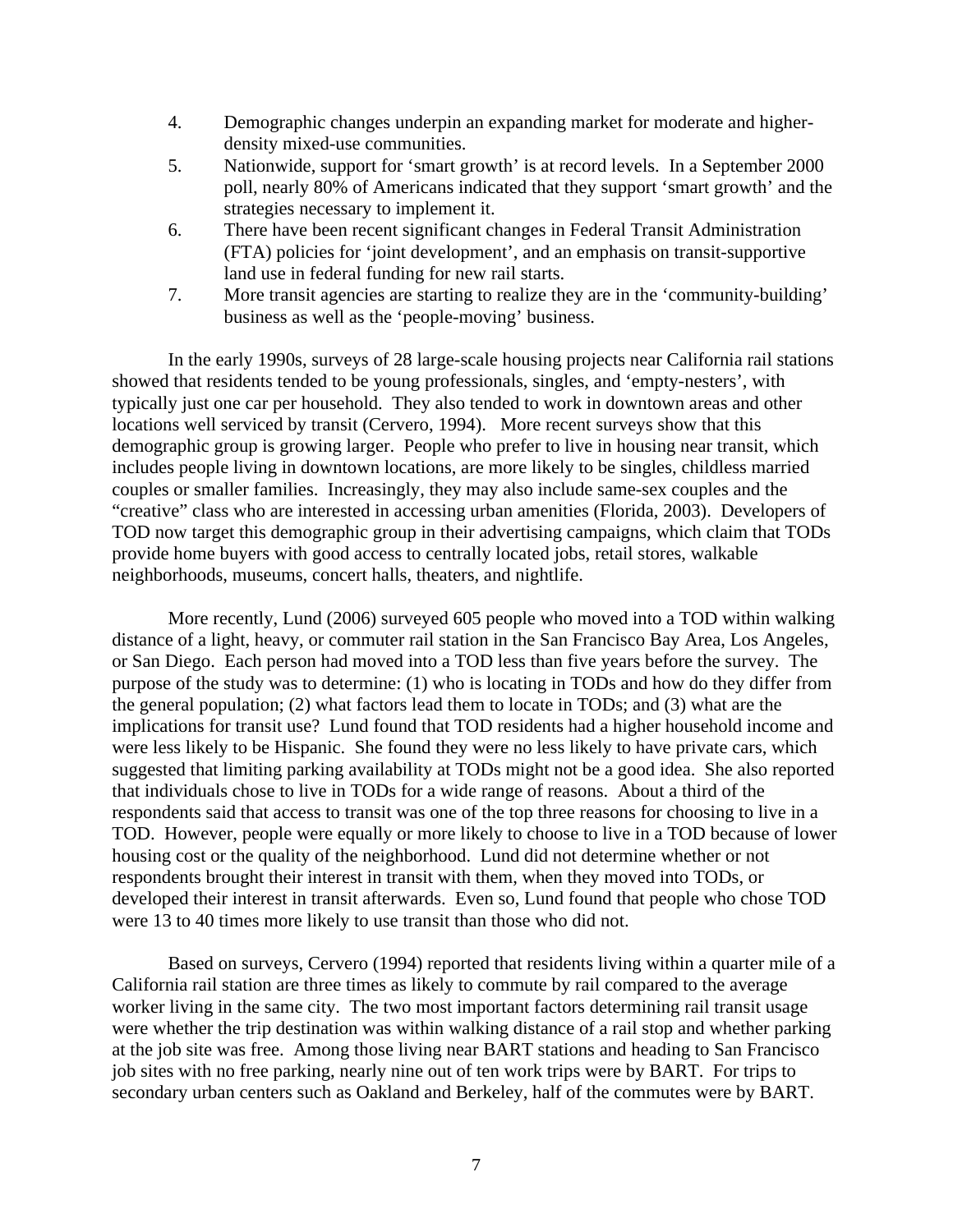For all other destinations (where workers often park free), only 6 percent of commute trips by station-area residents were by rail (Cervero, 1994).

# **Survey Methodology**

Telephone interviews were conducted by Market Trends Pacific, a professional market research firm in Honolulu, between June 23 and August 5, 2009. Interviewers made telephone calls during daytime and evening hours. They also made up to 10 follow-up calls to working residential numbers to maximize response to the phone survey. The Web-based survey was posted online from July 1 through September 15, 2009.

To be eligible for either the telephone or Web-based survey, participants had to be adults (i.e., 18 years of age or older) and residents of the State of Hawai'i at least six months out of a year. In addition, participants must have made at least one trip from home to a destination on their island during the week prior to the interview. For the purpose of this study a "trip" was defined as traveling by any mode of transportation, including walking. Of all those people who were contacted, only eight percent refused to complete the phone survey and only five percent were considered ineligible for that survey.

The telephone survey was based on a sampling plan as shown in Table 1. The plan was designed to provide a sample for each of the four main counties of the State of Hawai'i to ensure that projections for each county fell within  $\pm 5.0$  percentage points at the 95 percent confidence level. A total of 1536 people statewide completed the telephone survey questionnaire and an additional 304 people participated in the Web-based survey. On the Island of O'ahu, a total of 401 people completed the telephone survey and an additional 184 people participated in the Web-based survey. The phone survey used random digit dialing (RDD) of both listed and unlisted household telephone numbers to increase the chances of achieving a representative sample. The study used several methods to publicize the Web-based survey, which was undertaken primarily to reach people without land-line phones. These methods included publication of an article in one of the city's daily newspapers (*The Honolulu Advertiser*) and an announcement in a monthly newsletter published by the local electric utility (Hawaiian

|                    |              |                    |        | Precision at |
|--------------------|--------------|--------------------|--------|--------------|
|                    | Estimated    |                    | Final  | 95%          |
|                    | Population   | Percent of         | Sample | Confidence   |
| County             | $18 + years$ | <b>State Total</b> | Size   | Level        |
| Honolulu           | 704,243      | 71.0               | 401    | ± 4.9        |
| Hawai'i            | 130,886      | 13.2               | 382    | ± 5.0        |
| Maui $(1)$         | 108,740      | 11.0               | 380    | ± 5.0        |
| Kauai              | 48,054       | 4.8                | 373    | ± 5.1        |
| <b>State Total</b> | 991,923      | 100.0              | 1,536  | $\pm 3.2$    |

| Table 1. The 2009 SEET Telephone Survey Sampling Plan |  |  |  |
|-------------------------------------------------------|--|--|--|
|-------------------------------------------------------|--|--|--|

(1) Include Kalawao County

Source: Estimates of population ages 18+ came from Profile of General Demographic Characteristics 2005-2007 American Community Survey 3-Year Estimates.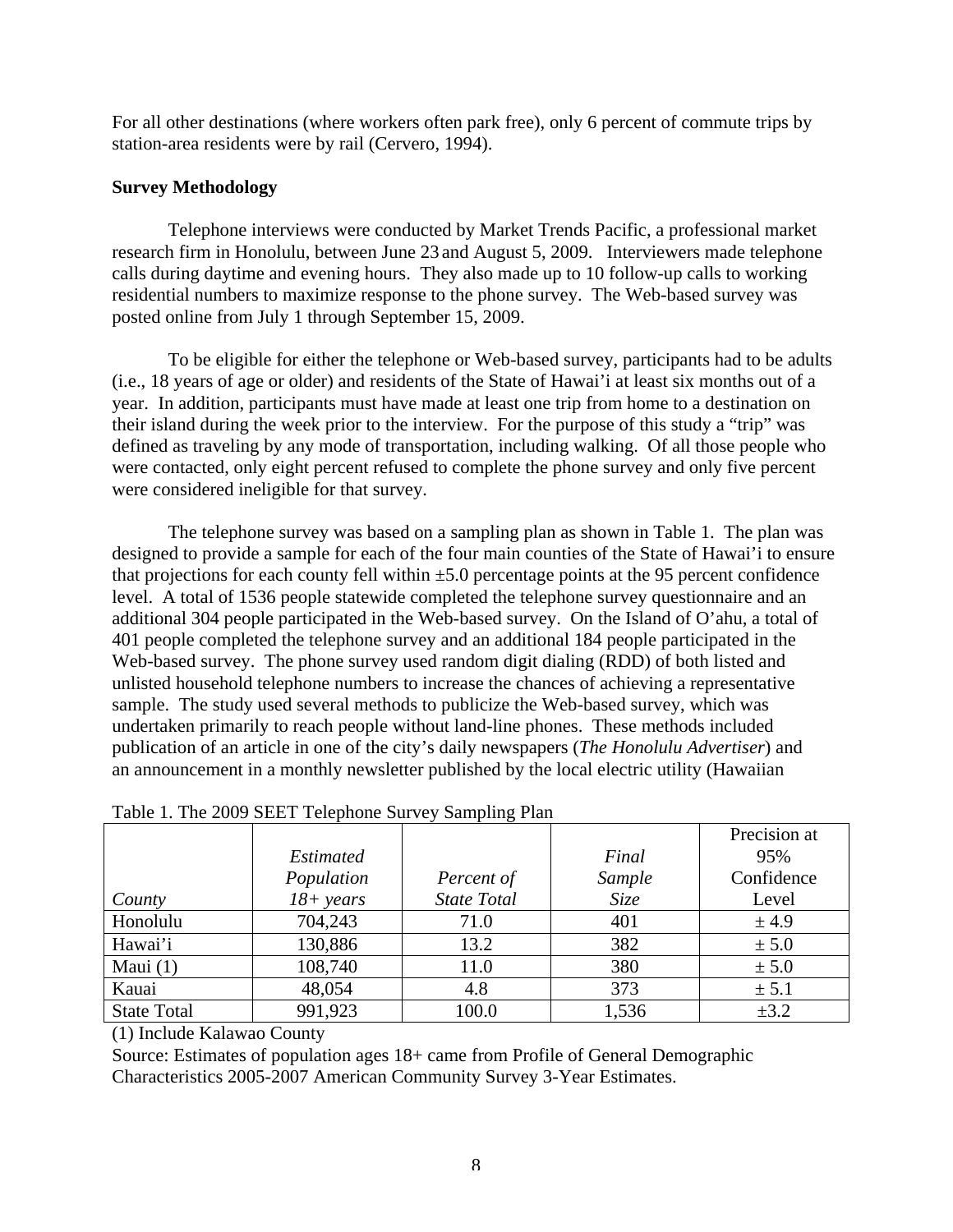Electric Company, Inc.). The Web-based sample is not viewed as representative of the island's population, because survey participants were self-selected.

At the end of the telephone survey, the data were compared to population statistics based on the 2005-2007 three-year estimates provided by the American Community Survey of the U.S. Census for Hawai'i. This comparison led to a decision to weight the results of the telephone survey so that they conformed to population distributions for three variables: respondent's county of residence, age, and gender. Population estimates for each county-age-gender combination were divided by actual sample counts to obtain sample weights. Weights could not be calculated for cases for which the respondent refused to divulge their age. Such cases were not included in weighted tallies of the survey data. The results shown in this section of the paper for telephone interviews represent weighted data.

Unlike the telephone survey, the Web-based survey included seven visual images to illustrate TOD questions. The graphic images were selected from a large inventory of photorealistic computer images sold online by UrbanAdvantage of Berkeley, California. The reason to include these images was based on a persuasive article by Malizia and Goodman (2000), who reported that consumer preferences for higher density housing tend to be underestimated by conventional opinion surveys. Their report was supported by a more comprehensive review of the literature on this subject at the Center for Urban and Regional Studies of the University of North Carolina (Malizia and Exline, 2000). That review observed that standard opinion surveys routinely report that consumers do not want to live in higher density developments. As a result, such surveys tend to understate consumer interest in higher-density areas. The study also found that when consumer opinions are measured by visual surveys using photographs, these surveys found an increase in the percentage of consumers who preferred smaller lots, smaller homes, mixed housing types, open space, narrower streets with sidewalks, and commercial development within walking distance. Malizia and Exline (2000) concluded that density is a complex concept, which is too subjective to be measured by traditional surveys. They also concluded that well designed higher density developments with a mix of housing types can and will receive higher marks than traditional single-family developments. Their advice was that local officials should not be discouraged from considering higher-density developments, because of misleading results of conventional consumer surveys.

Aside from these visuals, the telephone and Web-based surveys had identical questions to measure attitudes toward Honolulu's rail transit project and several features of TOD. These features included high-density housing, mixed land use, limited parking, and streetscapes that better serve pedestrians and bicycles. Questions about TOD features were only asked of people who said that they either would or might consider moving closer to work or school to save money, if the price of gasoline rose and stayed above \$4 per gallon. Since many people said "no" to this question, it reduced the sample size for subsequent questions on TOD to 115 persons for the telephone survey and 53 persons for the Web-based survey.

The rationale for choosing \$4 per gallon as the potential "trigger price" for measuring modifications in commuting behavior in the survey was based on several observations made in 2008. First, Hawai'i AAA reported that the price of gasoline in Honolulu had risen to over \$4 per gallon in June 2008, almost a dollar more per gallon than it was three months earlier (Pang,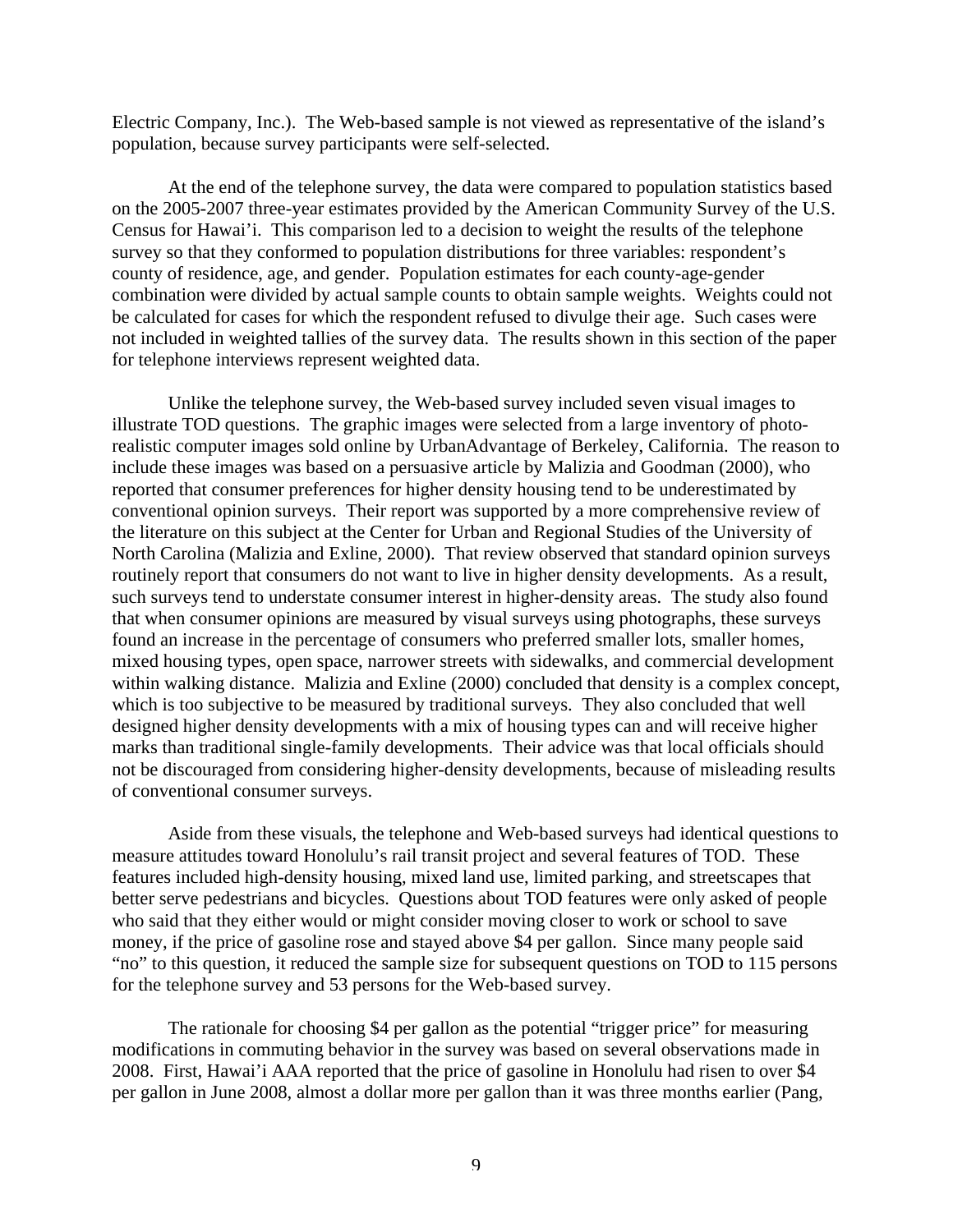2008b). Many consumers expected gas prices to continue climbing during the summer of that year. AAA also reported that high fuel costs had caused many of its members to adjust their travel behavior in various ways, based on a survey at the end of April (Arakawa, 2008). Newspaper reports by Pang (2008a) and Vorsiono (2008) indicated that use of public transit had increased on the islands of O'ahu and Kaua'i, and many commuters were beginning to use other modes of travel (e.g., biking, carpools and vanpools). There was also renewed interest in telecommuting in Honolulu (Hill, 2008).

High-fuel prices also motivated many consumers to buy more fuel-efficient cars and gaselectric hybrids and fewer large personal trucks and SUVs, which General Motors perceived to be permanent (Krisher, 2008a). These market adjustments caused U.S. automakers to make fundamental changes in their business models (Durbin and Krisher, 2008; Krisher and Durbin; Krisher, 2008b). Accordingly, the SEET survey asked several questions about fuel-efficient cars, including a question designed to determine what gasoline price would motivate consumers to buy such a car.

Besides the city's efforts to promote transit-oriented development, there were several other reasons for including TOD questions in the survey. First, there were reports at the national level of growing consumer demand to live in communities that adhered to 'new urbanist and smart growth' principles (Steuteville, 2007, 2008). Second, there were reports that homes near transit stops in urban areas were only marginally affected by the latest slump in the housing market (Langdon and Steuteville, 2007). During the run-up in gas prices in 2008, home prices in neighborhoods with short commutes were not falling as much as in neighborhoods with long commutes (Schalch, 2008). Finally, recent planning studies indicated that 'smart growth' policies would be needed to supplement improvements in vehicle and fuel technology. Some academics in the planning profession predicted that both land use planning and technological progress would be needed to offset the effects of "peak oil" and climate change (Andrews, 2008; Ewing et al., 2007).

## **Results of the Survey**

## *Demographic Characteristics of Survey Participants*

The demographic characteristics of people who participated in the telephone or Webbased surveys are quite different as shown in Table 2. Compared to the telephone survey, substantially higher percentages of respondents in the Web-based survey were males, adults of age 18 to 34, white, college graduates, and lived in families with annual incomes over \$100,000. The telephone sample had a higher percentage of people who lived in a single-family detached house. The telephone sample was designed to resemble the population of the City and County of Honolulu in terms of gender and age.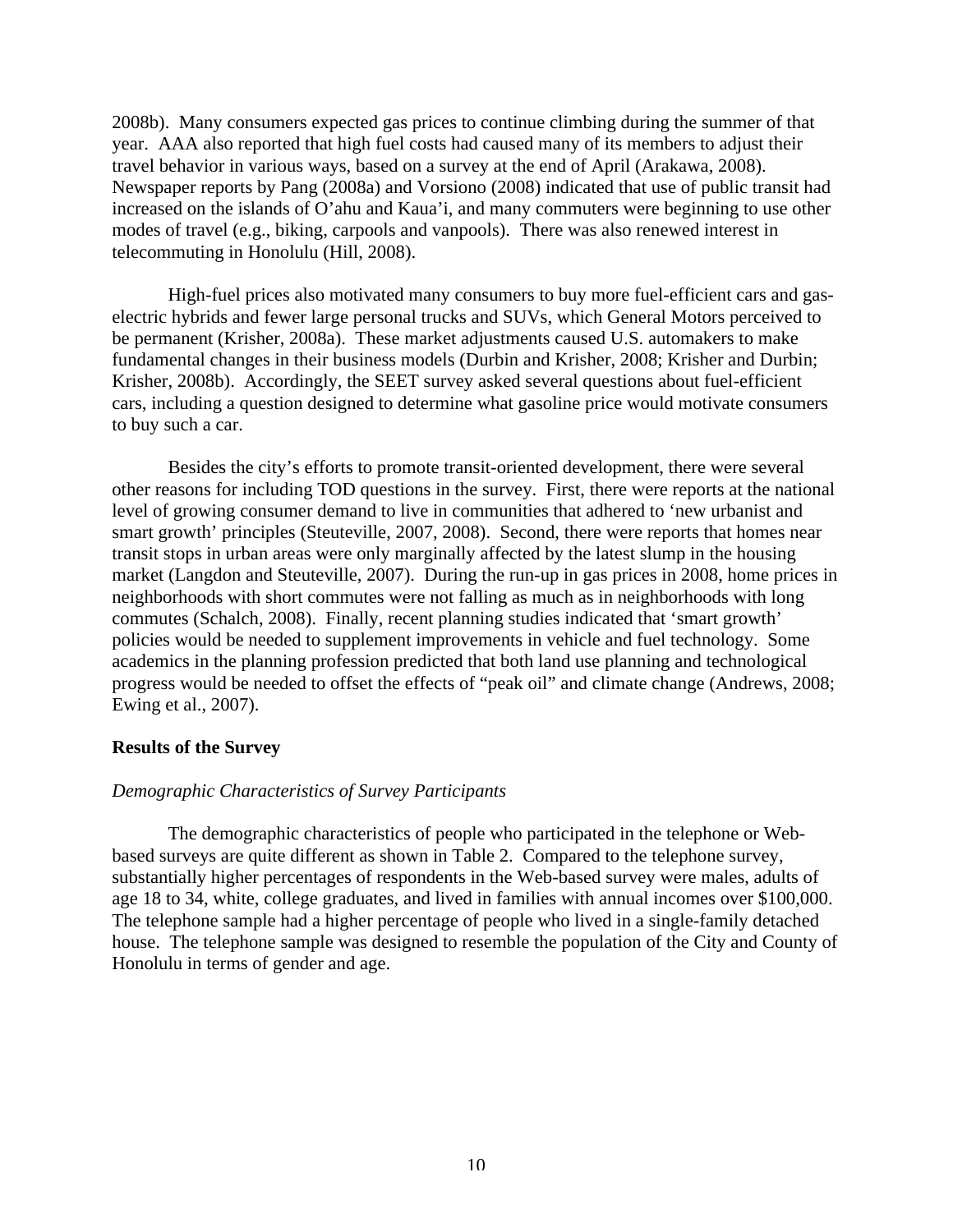|                           |           | Telephone |           |             |
|---------------------------|-----------|-----------|-----------|-------------|
|                           |           | Survey    |           | Web-based   |
|                           | Telephone | Sample    | Web-based | Survey      |
|                           | Survey    | Size      | Survey    | Sample Size |
| Male                      | 49.9%     | 1,091     | 57.7%     | 52          |
| Adults ages $18 - 34$     | 31.3%     | 1,091     | 41.2%     | 51          |
| White                     | 26.5%     | 1,060     | 41.5%     | 53          |
| College graduate          | 41.8%     | 989       | 79.2%     | 53          |
| Annual family incomes     |           |           |           |             |
| over \$100,000            | 22.9%     | 794       | 45.1%     | 51          |
| Living in a single-family |           |           |           |             |
| detached house            | 70.6%     | 1,089     | 60.4%     | 53          |

Table 2. Demographic Characteristics of the Telephone and Web-based Surveys

# *Attitudes toward and Preferences for Rail Transit and TOD*

The results of the rail transit and TOD questions of the telephone and Web-based survey are tabulated below. As mentioned previously, the telephone survey results are based on a weighted sample to conform to population distributions for three variables: respondent's county of residence, age, and gender. The Web survey results are not based on a weighted sample. The exact wording of the question is given below in italics.

Telephone Question 30A and Web-based Question 46*: You said earlier that you commuted from home to work or to school last week using a motor vehicle. If the price of gas were to rise and stay above \$4 per gallon, would you look for a place to live closer to work or school to save money?*

|                      | Telephone ( $n = 567$ ) | Web $(n = 129)$ |
|----------------------|-------------------------|-----------------|
| Yes                  | 13.2%                   | 14.7%           |
| N <sub>o</sub>       | 78.6%                   | 48.1%           |
| Maybe                | 7.0%                    | 26.3%           |
| Don't know / refused | 1.1%                    | 10.9%           |

Table 3. Results for Telephone Question 30A and Web-based Question 46

Table 3 shows that 20.2 percent of the telephone sample versus 41.0 percent of the Webbased sample, would or might look for a place to live closer to work or school to save money, if the price of gas were to rise and stay above \$4 per gallon.

Next, the respondent was asked a series of eight questions about TOD, if they said either "yes" or "maybe" to telephone Question 30A or Web-based Question 46. In other words, these questions were asked of those who either would or might look for a place to live closer to work or school, if the price of gas were to rise and stay above \$4 per gallon. The premise or stem of each TOD question was the same: *Suppose that you found a new place to live with a shorter commute that satisfied you. Let's also suppose that your new place differs from your present home in some respects. Would you still be willing to live in this new place if it…*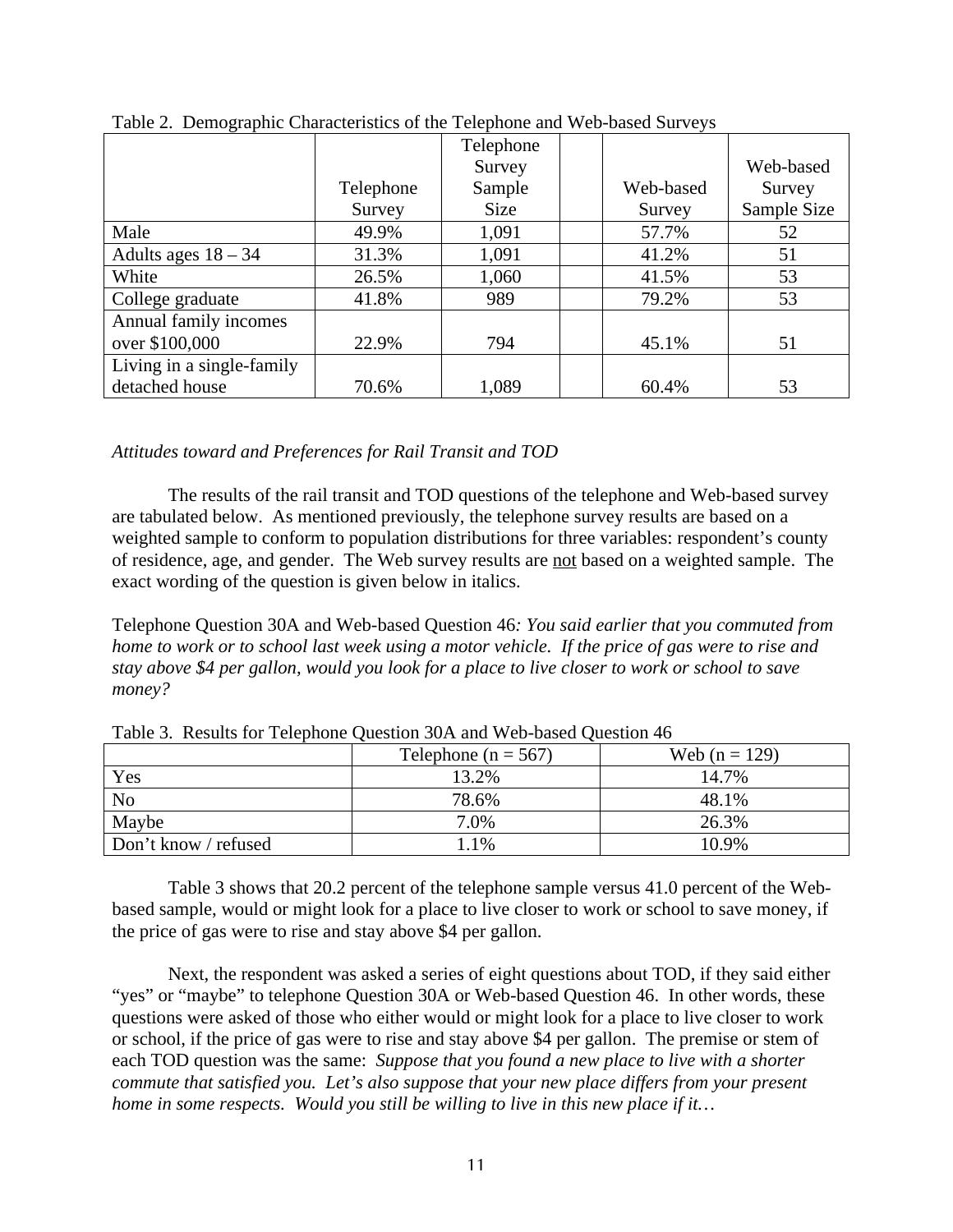Telephone Question 31A and Web-based Question 47: … *has less space than your present home?*

|                      | Telephone ( $n = 115$ ) | Web $(n = 53)$ |
|----------------------|-------------------------|----------------|
| Yes                  | 8.7%                    | 35.9%          |
| N <sub>o</sub>       | 60.3%                   | 24.5%          |
| Maybe                | 18.7%                   | 39.6%          |
| Don't know / refused | 12.3%                   | 0%             |

Table 4. Results for Telephone Question 31A and Web-based Question 47

Table 4 shows that 35.9 percent of the Web-based sample versus only 8.7 percent of the telephone sample, would be willing to live in a new place with a shorter commute to work or school, and would still be willing to live there if it has less space than their present home.

If the respondent said "yes" or "maybe" to the question above, then he or she was asked the following question:

Telephone Question 31a\_1 and Web-based Question 48: *How much interior living space does your present home have?*

|                           | Telephone $(n = 31)$ | Web $(n = 53)$ |
|---------------------------|----------------------|----------------|
| $<$ 1000 square feet      | 39.4%                | 9.5%           |
| $1000 - 1500$ square feet | 46.8%                | 26.4%          |
| $> 1500$ square feet      | 4.8%                 | 39.6%          |
| Don't know / refused      | 9.0%                 | 24.5%          |

Table 5. Results for Telephone Question 31a\_1 and Web-based Question 48

Table 5 shows that 39.6 percent of the Web-based sample, versus only 4.8 percent of the telephone sample, have more than 1,500 square feet of living space. In other words, a much higher percentage of telephone respondents (compared to those in the Web survey) lived in relatively small homes. This result may explain why participants in the telephone survey were less willing than those of the Web survey to move to an even smaller home with a shorter commute to work or school, as shown by results to the previous question.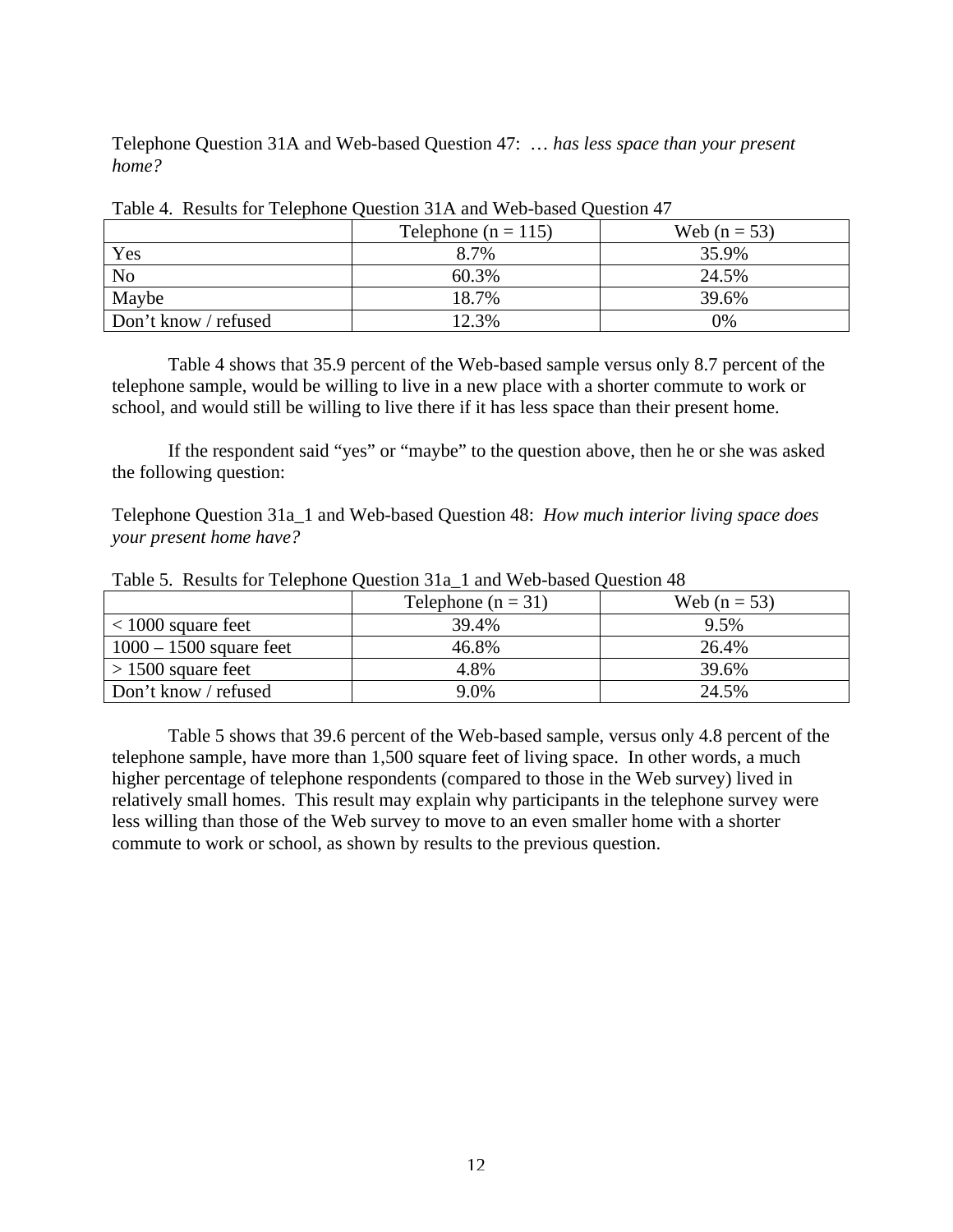Telephone Question 31B and Web-based Question 49: *… has a common area for children to play?* The Web-based survey had this additional sentence: *The image below shows an illustration.*



|                      | Telephone ( $n = 115$ ) | Web $(n = 53)$ |
|----------------------|-------------------------|----------------|
| Yes                  | 24.4%                   | 71.7%          |
| N <sub>o</sub>       | 51.6%                   | 11.3%          |
| Maybe                | 20.2%                   | 17.0%          |
| Don't know / refused | 3.8%                    | 0%             |

Table 6. Results for Telephone Question 31B and Web-based Question 49

Table 6 shows that 71.7 percent of the Web-based sample, versus 24.4 percent of the telephone sample, would be willing to live in a new place with a shorter commute to work or school, and would still be willing to live there if the new place has a common area for children to play. Neither survey determined whether a children's play area was viewed as a positive or negative feature of the neighborhood.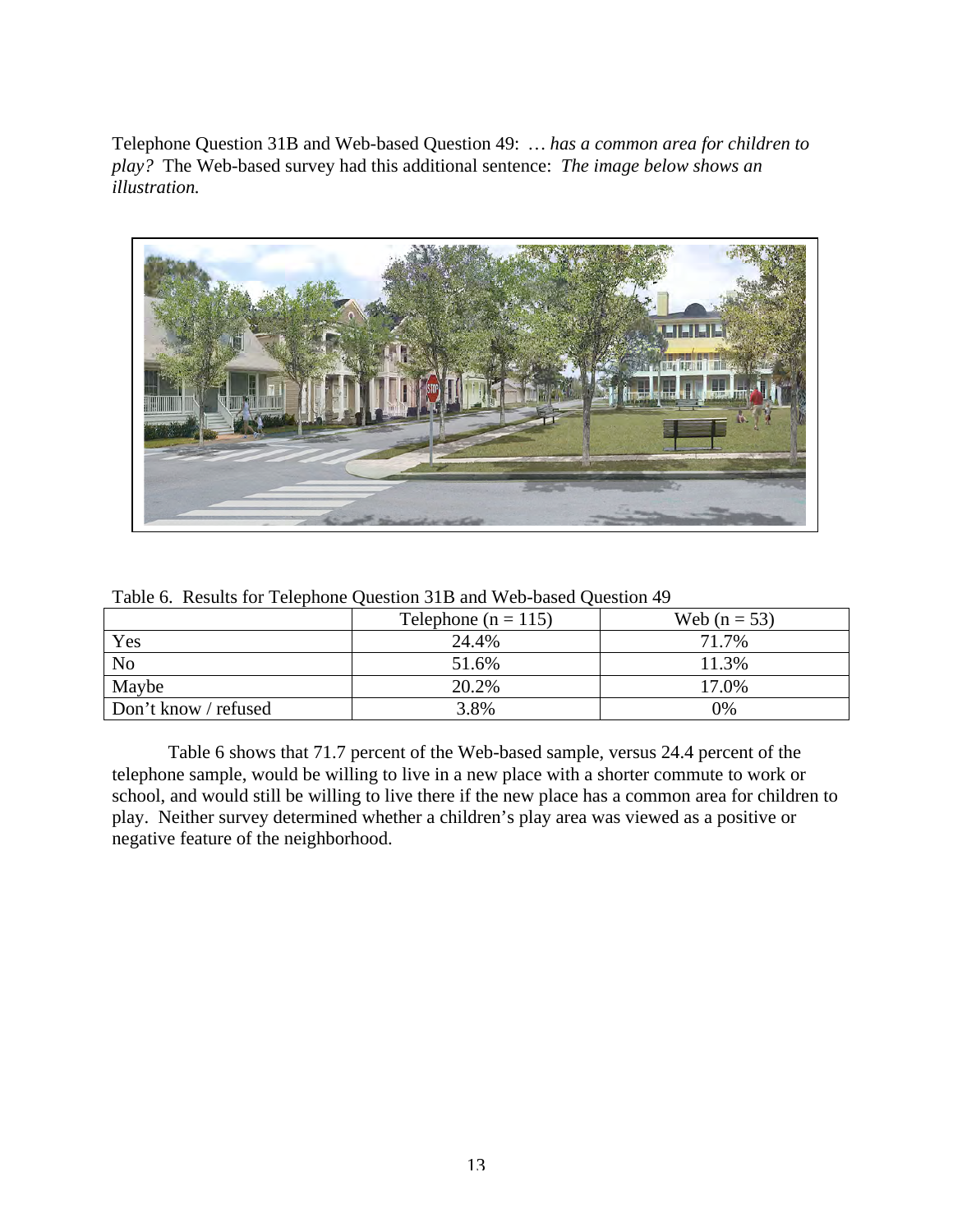Telephone Question 31C and Web-based Question 50: *… is located in a more densely populated area?* The Web-based survey had this additional sentence: *The image below shows an illustration.*



| Tuble 1: Results for Telephone Question 5TC and 47 co-based Question 50 |                         |                |  |
|-------------------------------------------------------------------------|-------------------------|----------------|--|
|                                                                         | Telephone ( $n = 115$ ) | Web $(n = 53)$ |  |
| Yes                                                                     | 29.8%                   | 64.2%          |  |
| N <sub>0</sub>                                                          | 55.2%                   | 11.3%          |  |
| Maybe                                                                   | 15.0%                   | 24.5%          |  |
| Don't know / refused                                                    | 0%                      | $0\%$          |  |

Table 7. Results for Telephone Question 31C and Web-based Question 50

Table 7 shows that 64.2 percent of the Web-based sample, versus 29.8 percent of the telephone sample, would be willing to live in a new place with a shorter commute to work or school, and would still be willing to live there if it is located in a more densely populated area.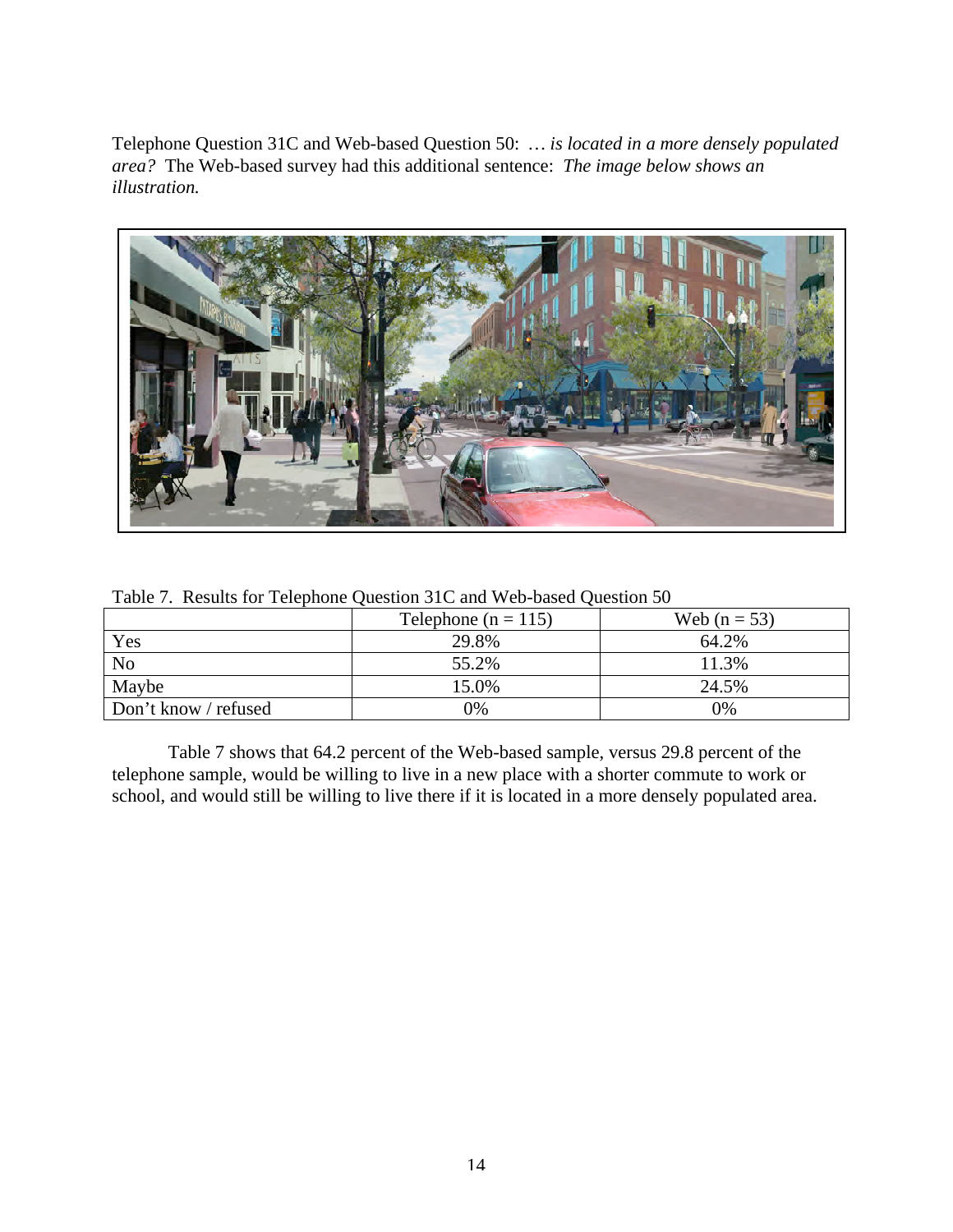Telephone Question 31D and Web-based Question 51: *… is located in an apartment within walking distance of food, drug and other retail stores?* The Web-based survey had this additional sentence: *The image below shows an illustration.*



Table 8. Results for Telephone Question 31D and Web-based Question 51

|                      | Telephone ( $n = 115$ ) | Web $(n = 53)$ |
|----------------------|-------------------------|----------------|
| Yes                  | 66.3%                   | 71.7%          |
| N <sub>o</sub>       | 27.9%                   | 11.3%          |
| Maybe                | 5.8%                    | 17.0%          |
| Don't know / refused | 0%                      | 0%             |

Table 8 shows that a slightly higher percentage of the Web-based sample (71.7 percent), compared to that of the telephone sample (66.3 percent), would be willing to live in a new place with a shorter commute to work or school, and would still be willing to live there if it is located in an apartment within walking distance of food, drug and other retail stores.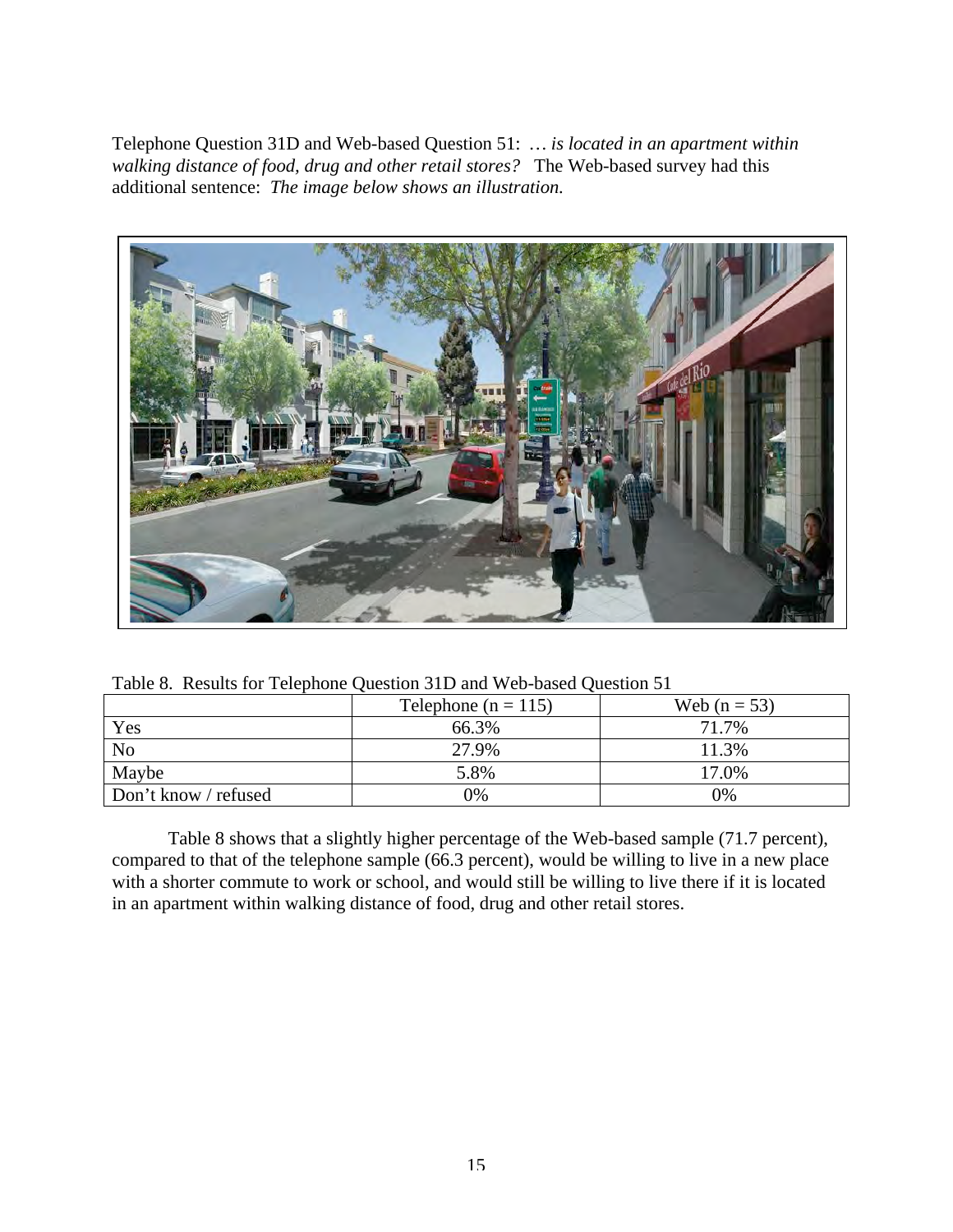Telephone Question 31E and Web-based Question 52: *… is located in a building that has professional offices or small retail stores?* The Web-based survey had this additional sentence: *The image below shows an illustration.*



Table 9. Results for Telephone Question 31E and Web-based Question 52

|                      | Telephone ( $n = 115$ ) | Web $(n = 53)$ |
|----------------------|-------------------------|----------------|
| Yes                  | 34.8%                   | 64.2%          |
| N <sub>o</sub>       | 54.8%                   | 13.2%          |
| Maybe                | 10.4%                   | 20.8%          |
| Don't know / refused | 0%                      | $1.8\%$        |

Table 9 shows that 64.2 percent of the Web-based sample, versus 34.8 percent of the telephone sample, would be willing to live in a new place with a shorter commute to work or school, and would still be willing to live there if it is located in a building that has professional offices or small retail stores. Neither survey determined whether this living arrangement was viewed as a positive or negative feature.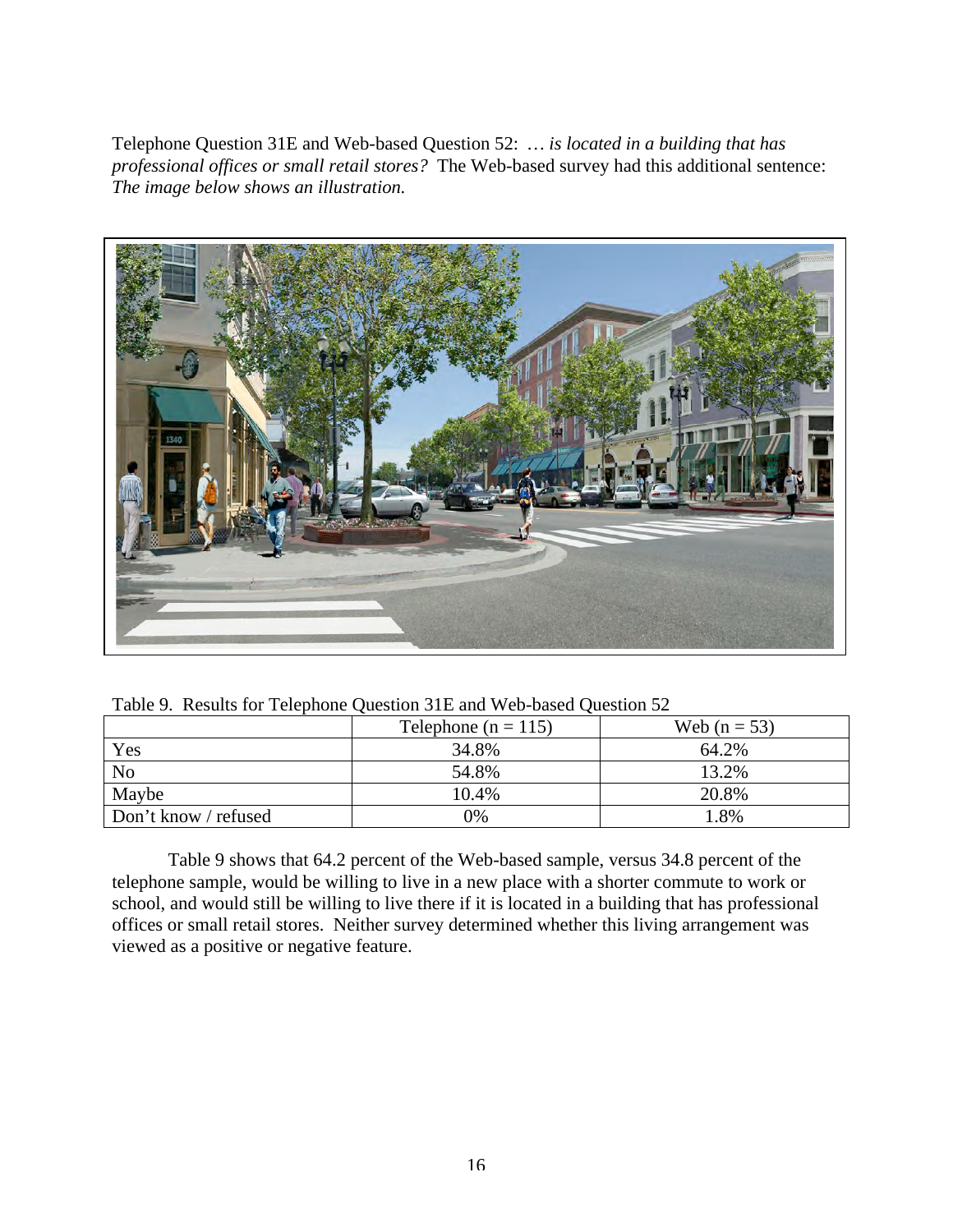The results for Telephone Question 31F and Web-based Question 53 are not reported in this paper, because these questions were not asked of O'ahu residents; these questions were asked of 'neighbor island' residents."

Telephone Question 31G and Web-based Question 54: *… is close to a bus or potential rail transit stop?* The Web-based survey had this additional sentence: *The image below shows an illustration.*



| Table 10. Results for Telephone Question 31G and Web-based Question 54 |  |  |  |  |
|------------------------------------------------------------------------|--|--|--|--|
|------------------------------------------------------------------------|--|--|--|--|

|                      | Telephone ( $n = 115$ ) | Web $(n = 53)$ |
|----------------------|-------------------------|----------------|
| Yes                  | 26.3%                   | 47.2%          |
| N <sub>0</sub>       | 41.9%                   | 5.6%           |
| Maybe                | 19.5%                   | 32.1%          |
| Don't know / refused | 12.3%                   | 0%             |

Table 10 shows that 47.2 percent of the Web-based sample, versus 26.3 percent of the telephone sample, would be willing to live in a new place with a shorter commute to work or school, and would still be willing to live there if it is close to a bus or potential rail transit stop. It should be noted that this is the first question in the series of eight questions about TOD features to mention the phrase "rail transit stop." None of the previous questions in this series actually mention the phrase "rail transit stop".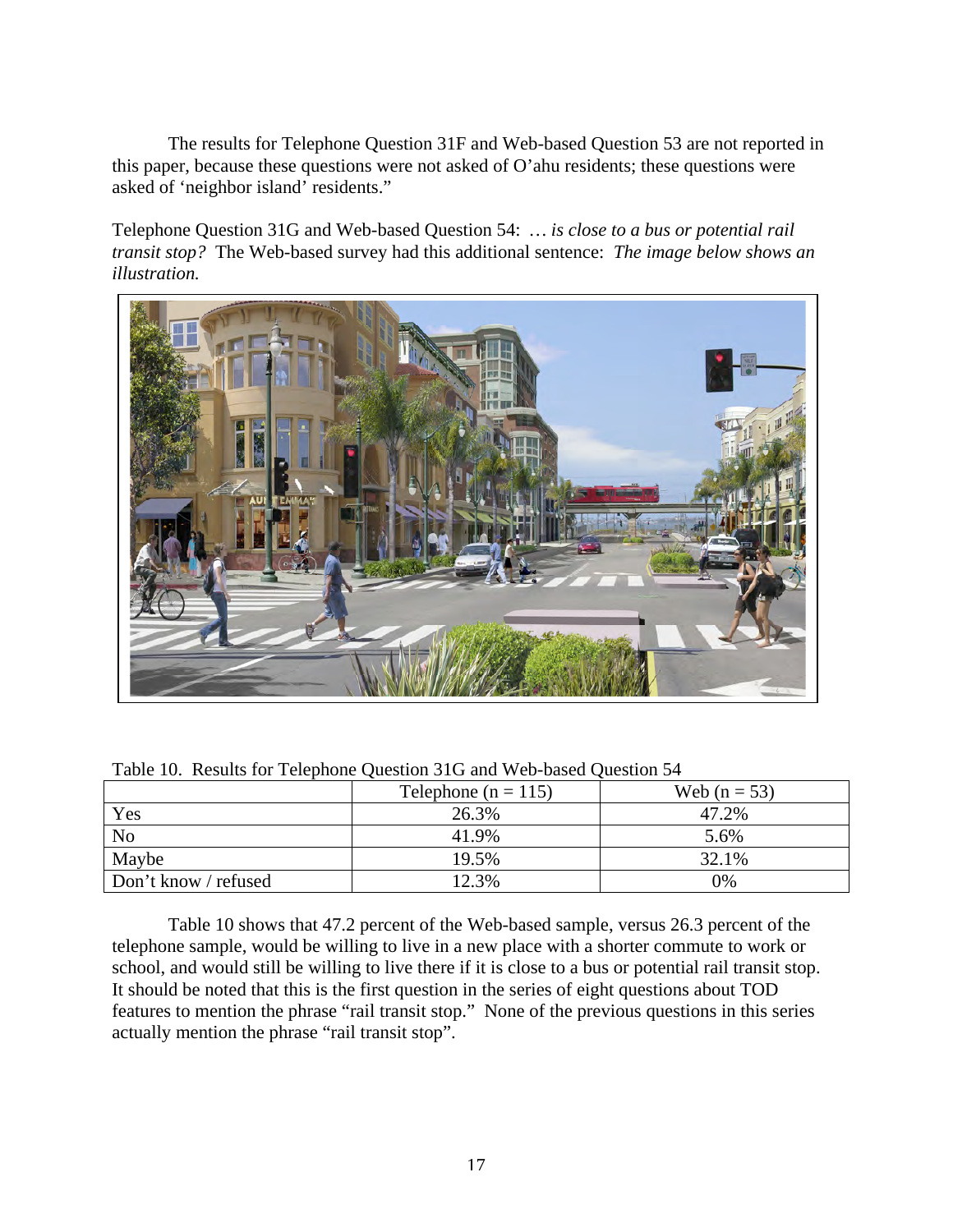Telephone Question 31H and Web-based Question 55: *… has less space to park your vehicle, but you could walk or ride your bicycle more often?* The Web-based survey had this additional sentence: *The image below shows an illustration.*



|                      | Telephone ( $n = 115$ ) | Web $(n = 53)$ |
|----------------------|-------------------------|----------------|
| Yes                  | 38.3%                   | 56.6%          |
| N <sub>o</sub>       | 49.6%                   | 17.0%          |
| Maybe                | 12.1%                   | 26.4%          |
| Don't know / refused | 9%                      | 0%             |

Table 11 shows that 56.6 percent of the Web-based sample, versus 38.3 percent of the telephone sample, would be willing to live in a new place with a shorter commute to work or school, and would still be willing to live there if it has less space to park a vehicle, but one could walk or ride a bicycle more often.

Results for Telephone Questions 32 through 34 and Web-based questions 58 through 60 are not presented in this paper, because they were not about rail transit or TOD.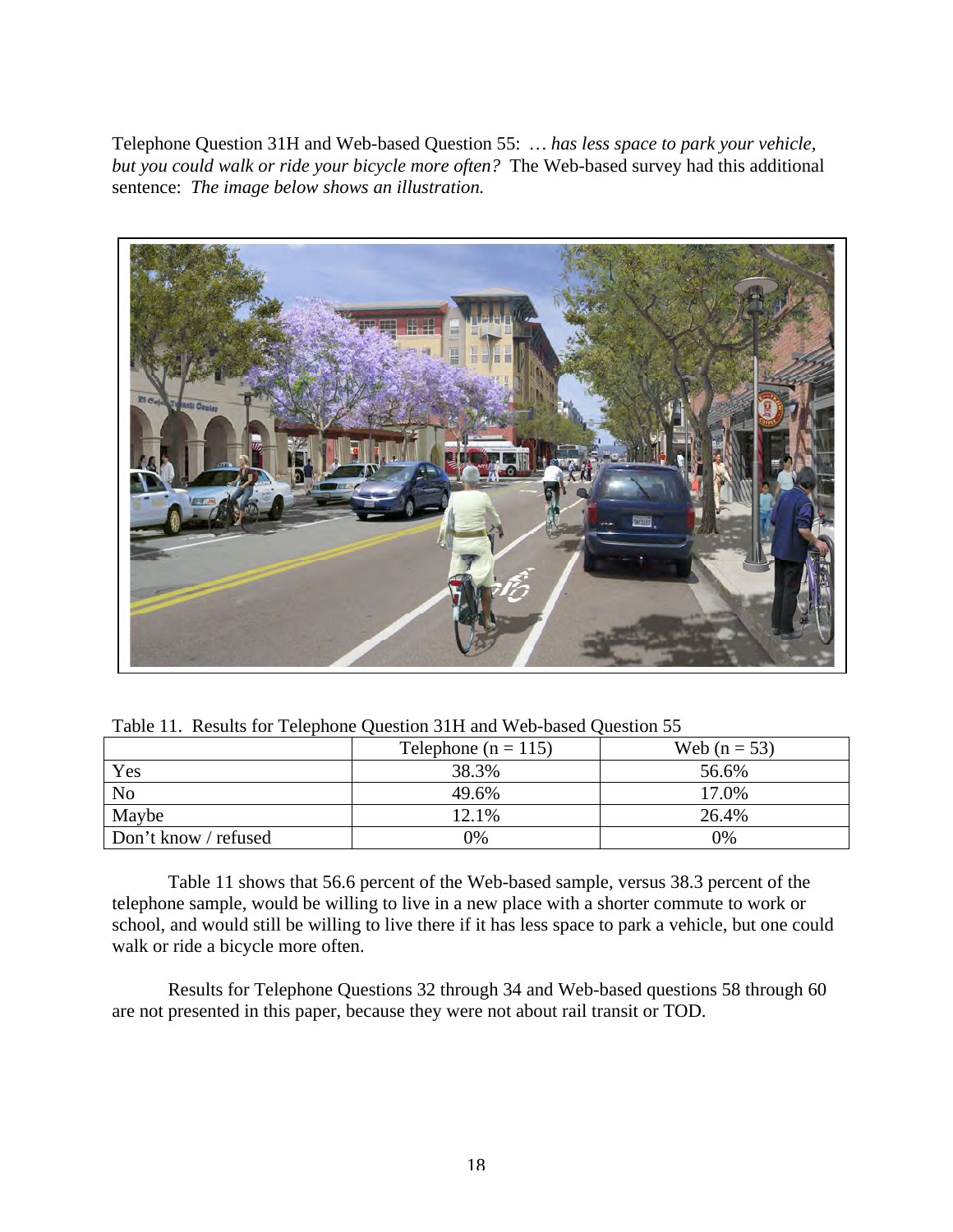Telephone Question 35 and Web-based Question 61: *The City and County of Honolulu is planning to build a rail transit system from Kapolei to the Ala Moana Shopping Center. The city expects to complete construction of this system in 2018. Will this transit system provide service to your community or the general area where you live?*

|                      | Telephone ( $n = 1091$ ) | Web $(n = 53)$ |
|----------------------|--------------------------|----------------|
| Yes                  | 26.5%                    | 37.8%          |
| N <sub>o</sub>       | 57.0%                    | 52.8%          |
| Maybe                | 14.9%                    | 9.4%           |
| Don't know / refused | 1.6%                     | 0%             |

Table 12. Results for Telephone Question 35 and Web-based Question 61

Table 12 shows that 37.8 percent of Web respondents, versus 26.5 percent of telephone respondents, believe that the city's rail transit system will provide service to their community or the general area where they live.

The next question was asked if the respondent answered "yes" or "not sure" to the question above.

Telephone Question 36 and Web-based Question 62: *Suppose the rail transit system was in operation now and that the price of gasoline was and stayed above \$4 per gallon. Do you think you would use the rail system for some of the trips you make?*

|                      | Telephone ( $n = 1091$ ) | Web $(n = 53)$ |  |
|----------------------|--------------------------|----------------|--|
| Yes                  | 66.2%                    | 72.0%          |  |
| N <sub>o</sub>       | 14.2%                    | 4.0%           |  |
| Maybe                | 19.6%                    | 24.0%          |  |
| Don't know / refused | 0%                       | 0%             |  |

Table 13. Results for Telephone Question 36 and Web-based Question 62

Table 13 shows that a large majority of respondents in both the telephone and Web surveys would use Honolulu's planned rail transit system for some of the trips they make, if the price of gasoline was and stayed above \$4 per gallon.

Telephone Question 37 and Web-based Question 63: *Does the idea of living in a neighborhood within convenient walking distance of a rail transit stop appeal to you?*

|                      | Telephone ( $n = 1091$ ) | Web $(n = 53)$ |
|----------------------|--------------------------|----------------|
| Yes                  | 49.4%                    | 73.6%          |
| N <sub>o</sub>       | 34.0%                    | 11.3%          |
| Maybe                | 13.1%                    | 13.2%          |
| Don't know / refused | 3.5%                     | l.9%           |

Table 14. Results for Telephone Question 37 and Web-based Question 63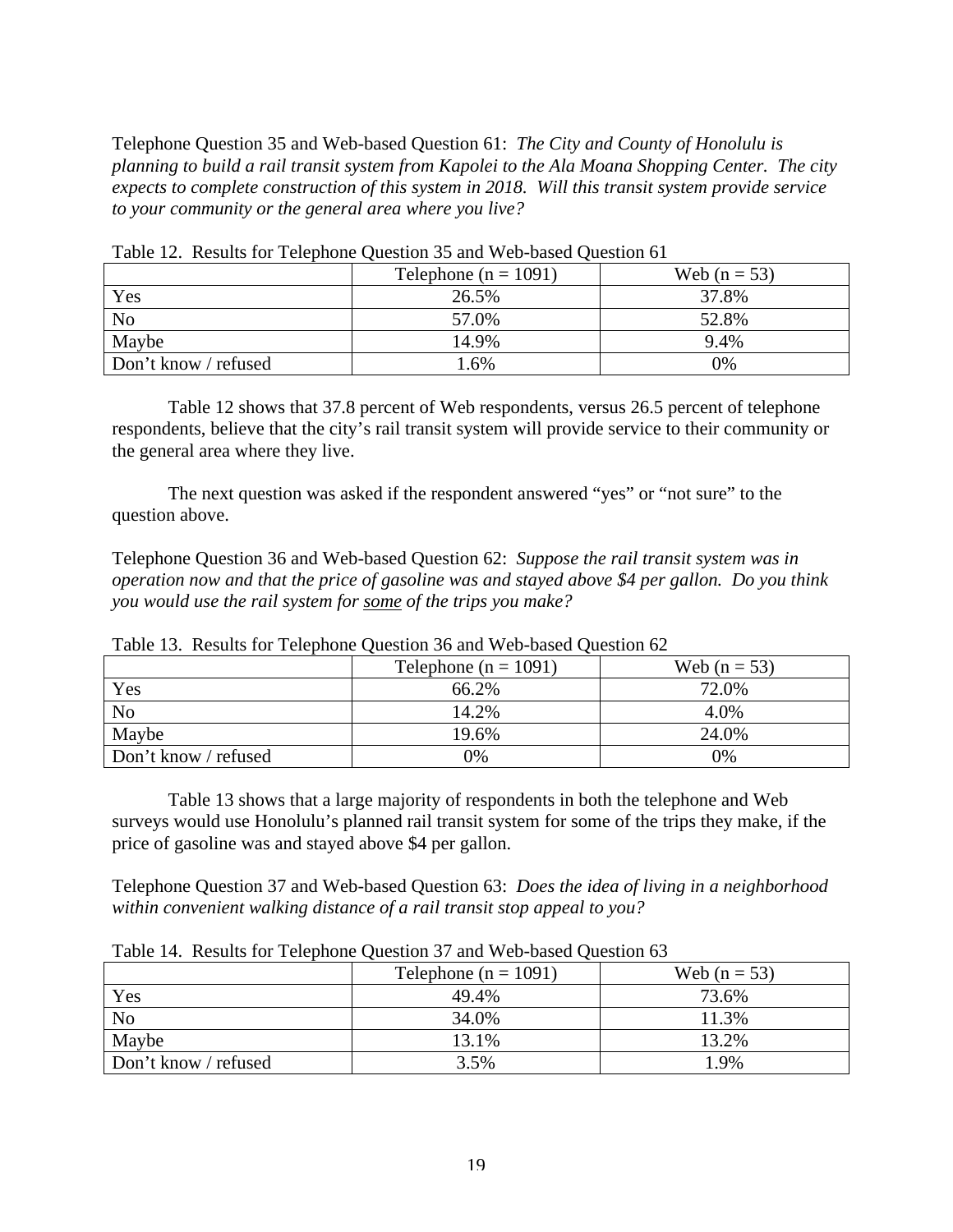Table 14 shows that living in a neighborhood within convenient walking distance of a rail transit stop appealed to 73.6 percent of Web respondents, versus 49.4 percent of telephone respondents. By comparison, Table 10 showed that only 47.2 percent of respondents in the Web survey would be willing to live in a new place with a shorter commute to work or school, and would still be willing to live there if it is close to a bus or potential rail transit stop. Ostensibly, the results of Tables 10 and 14 appear to be inconsistent. On the one hand, a large majority of Web respondents liked the idea of living in a neighborhood within convenient walking distance of a rail transit stop; but slightly less than a majority of them liked the illustration of that concept.

## *Summary of Results*

The 2009 SEET study showed that if the price of gas were to rise and stay above \$4 per gallon, then a substantial percentage of adults living on the Island of O'ahu (20.2 percent of the telephone sample versus 41.0 percent of the Web-based sample) would or might look for a place to live closer to work or school to save money. These people were then asked a series of hypothetical questions related to features of transit-oriented development:

*Suppose that you found a new place to live with a shorter commute that satisfied you. Let's also suppose that your new place differs from your present home in some respects. Would you still be willing to live in this new place if it…*

|                               | Telephone Sample | <b>Web-based Sample</b> |  |
|-------------------------------|------------------|-------------------------|--|
| Feature                       | $(n = 115)$      | $(n = 53)$              |  |
| has less space than your      |                  |                         |  |
| present home                  | 8.7 %            | 35.9%                   |  |
| has a common area for         |                  |                         |  |
| children to play              | 24.4 %           | 71.7 %                  |  |
| is located in a more          |                  |                         |  |
| densely populated area        | 29.8 %           | 64.2 %                  |  |
| is located in an apartment    |                  |                         |  |
| within walking distance of    |                  |                         |  |
| food, drug and other retail   |                  |                         |  |
| stores                        | 66.3 %           | 71.7 %                  |  |
| is located in a building      |                  |                         |  |
| that has professional offices |                  |                         |  |
| or small retail stores        | 34.8 %           | 64.2 %                  |  |
| is close to a bus or          |                  |                         |  |
| potential rail transit stop   | 26.3 %           | 47.2 %                  |  |
| has less space to park        |                  |                         |  |
| your vehicle, but you could   |                  |                         |  |
| walk or use your bicycle      |                  |                         |  |
| more often                    | 38.3 %           | 56.6 %                  |  |

| Table 15. Percentage of Respondents Who Said "Yes": They would be willing to live in |  |  |  |
|--------------------------------------------------------------------------------------|--|--|--|
| this new place if it had these features.                                             |  |  |  |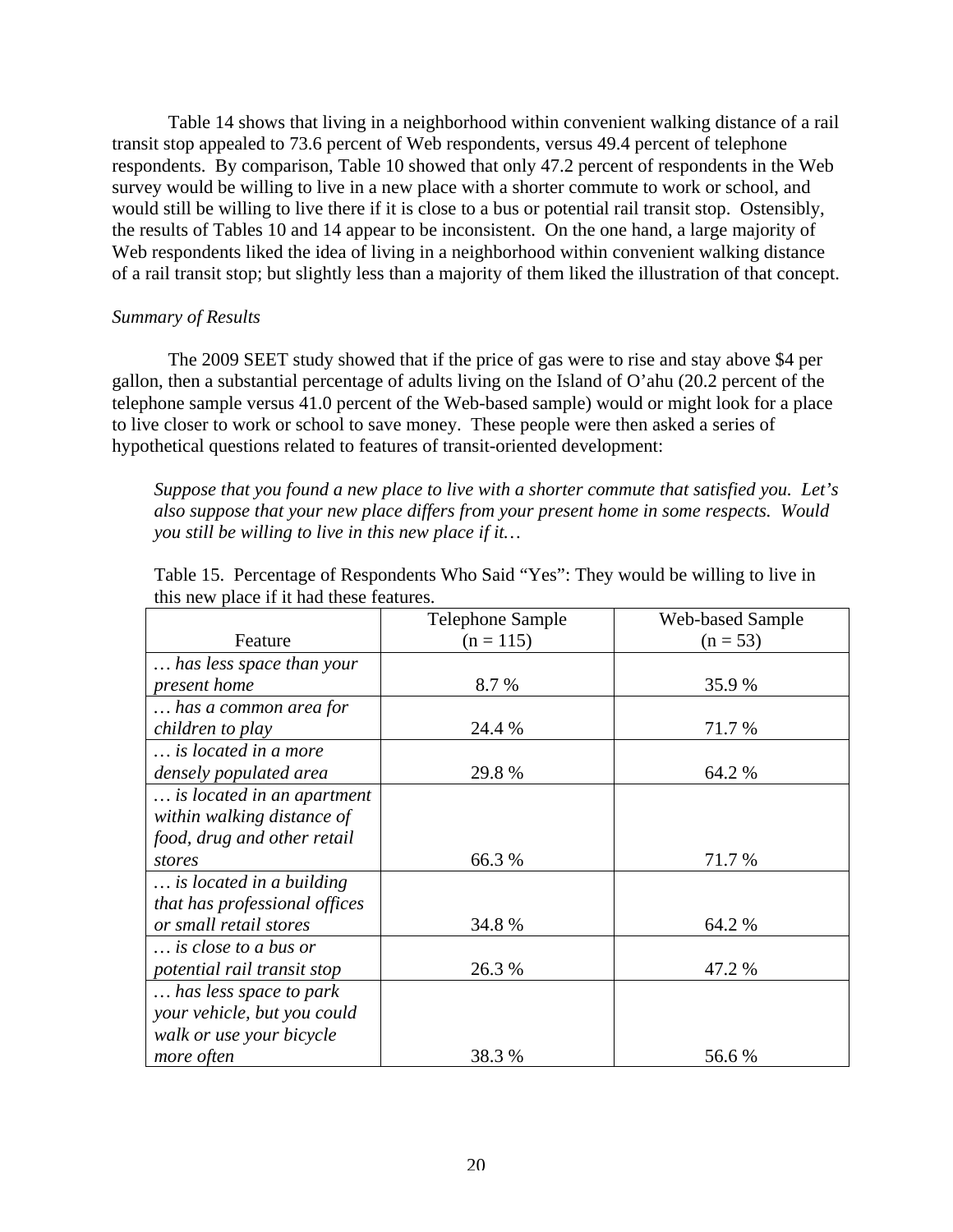Many of the features mentioned in Table 15 are attributes of transit-oriented development, especially those TODs that have a residential component. However, the phrase "transit-oriented development" was not mentioned in either the telephone or Web-based questionnaire.

The SEET survey on O'ahu revealed several findings about attitudes toward the Honolulu's rail transit project and preferences for features or attributes of TOD. First, greater percentages of people in the Web-based survey, compared to those in the telephone survey, were willing to live in places that had these features. The only two features not chosen by a clear majority of the Web sample were: (a) less space than your present home, and (b) close to a bus or potential rail transit stop. The latter finding is puzzling, because living close to a bus or rail transit stop is an essential ingredient of transit-oriented development. Thus, a majority of people in the Web survey liked many features of TOD, but most of them disliked having less interior living space and actually living close to a bus or rail transit stop. Nevertheless, a large majority of them found the idea of living in a neighborhood within convenient walking distance of a rail transit stop appealing.

Unlike the telephone survey, which was based on a random sample, participants in the Web-based survey represented a self-selected sample. Compared to the phone survey, substantially higher percentages of respondents in the Web-based survey were males, people of age 18 to 34, white, college graduates, and lived in families with annual incomes over \$100,000. A majority of respondents in each sample lived in a single-family detached house, but the percentage of people in such housing units was slightly lower in the Web-based survey. Of these variables, age was significantly correlated with two features of TOD in the telephone survey. All of the young adults (ages 18 to 24) said that they preferred living in locations within walking distance of food, drug and other retail stores and living in a building that has professional offices or small retail stores.

Approximately one in four respondents (26.4%) believed that their community or residential area would be served by the planned rail transit system for Honolulu. Assuming that gas prices were to rise and stay above \$4 per gallon, two thirds of residents in likely service areas (66.2%) said that they would use the rail system. Almost half (49.4%) of all O'ahu residents stated that living in a neighborhood within walking distance of a rail transit stop appealed to them.

## **Conclusion**

The initial results of the SEETS survey during the summer of 2009 appear to support the efforts of the City and County of Honolulu to develop new zoning policies to encourage mixeduse, transit-oriented development. Results showed that a substantial percentage of Honolulu residents are likely to accept attributes of transit-oriented developments to achieve a shorter commute from home to work or school. Residents particularly want more convenient access to neighborhood stores and services, family-friendly public spaces, and other modes of mobility besides automobiles. If TOD is well planned and designed, some residents are also likely to accept the idea of living in smaller homes in more densely settled areas. The study thus found that there is definite consumer interest in TOD concepts. The study therefore recommends that local land-use planning and zoning laws encourage and foster this type of development, and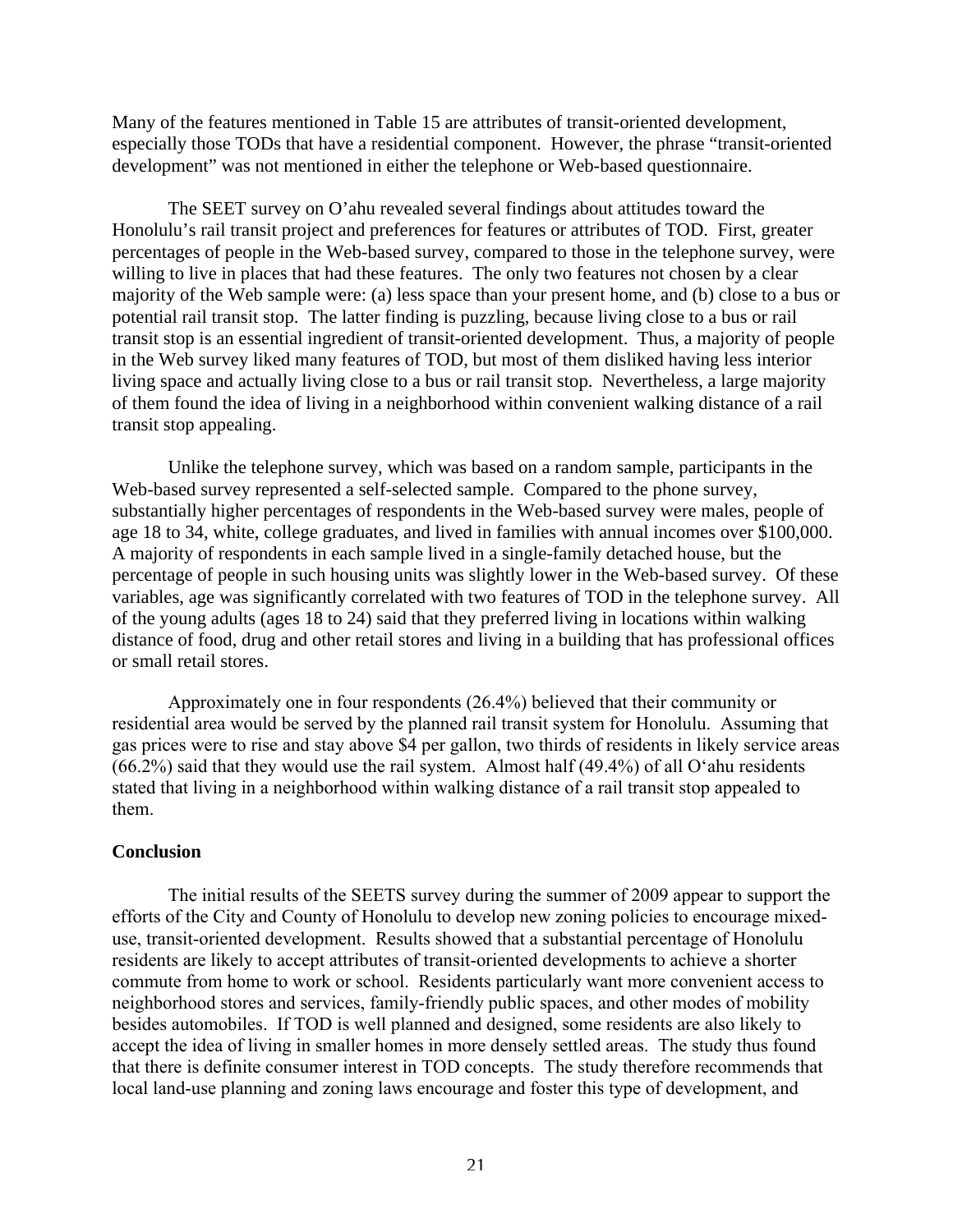focus some of those efforts on in-fill development within existing urban areas. Those efforts would contribute toward the broader goal of achieving greater energy efficiency in the city's surface transportation system.

This paper could not explain why relatively more Web-based participants showed greater interest in TOD features compared to people who completed the telephone survey. One plausible explanation is the use of graphic images, which were a unique feature of the Webbased questionnaire in this study. A second plausible explanation is that the Web-based sample in this study was self-selected. This study showed that the Web-based sample had demographic characteristics that were different than those of the telephone sample. We recommend that future surveys make use of graphic images to illustrate different attributes of TOD, and analytically test whether these images affect consumer preferences for these attributes. To overcome selfselection bias, we recommend that future studies first derive a random sample of people, by any means possible, and then direct all qualified respondents to visit a Web-site, where they could participate in an online questionnaire that used graphics.

## **References**

Andrews, Clinton J. 2008. Energy conversion goes local: Implications for planners, *Journal of the American Planning Association* 74 (2): 231-254.

Arakawa, Lynda. 2008. Drivers adjust habits to combat pump prices: Survey finds local residents making lifestyle changes in response to rising fuel costs, *The Honolulu Advertiser.* May 30. pp. C1, C2.

Audirac, Ivonne. 1999. Stated preference for pedestrian proximity: An assessment of new urbanist sense of community, *Journal of Planning Education and Research* 19 (1): 53-66.

Bernick, Michael and Robert Cervero. 1997. *Transit Villages for the 21st Century*. McGraw-Hill, New York.

Calthorpe, Peter. 1993. *The Next American Metropolis: Ecology, Community, and the American Dream.* Princeton Architectural Press, Princeton, New Jersey.

Cervero, Robert. 1994. Transit villages: from idea to implementation, *Access* 5: 8-13.

Cervero, Robert et al. 2004. Transit-Oriented Development in the United States: Experiences, Challenges, and Prospects. Transit Cooperative Research Program Report No. 102, Transportation Research Board, Washington, D.C.

Dunphy, Robert, Deborah Myerson, and Michael Pawlukiewicz. 2003. Ten Principles for Successful Development Around Transit. The Urban Land Institute, Washington, D.C.

Durbin, Dee-Ann and Tom Krisher. 2008. U.S. automakers hit hard by sudden consumer shift, *The Honolulu Advertiser.* May 31. p. C8.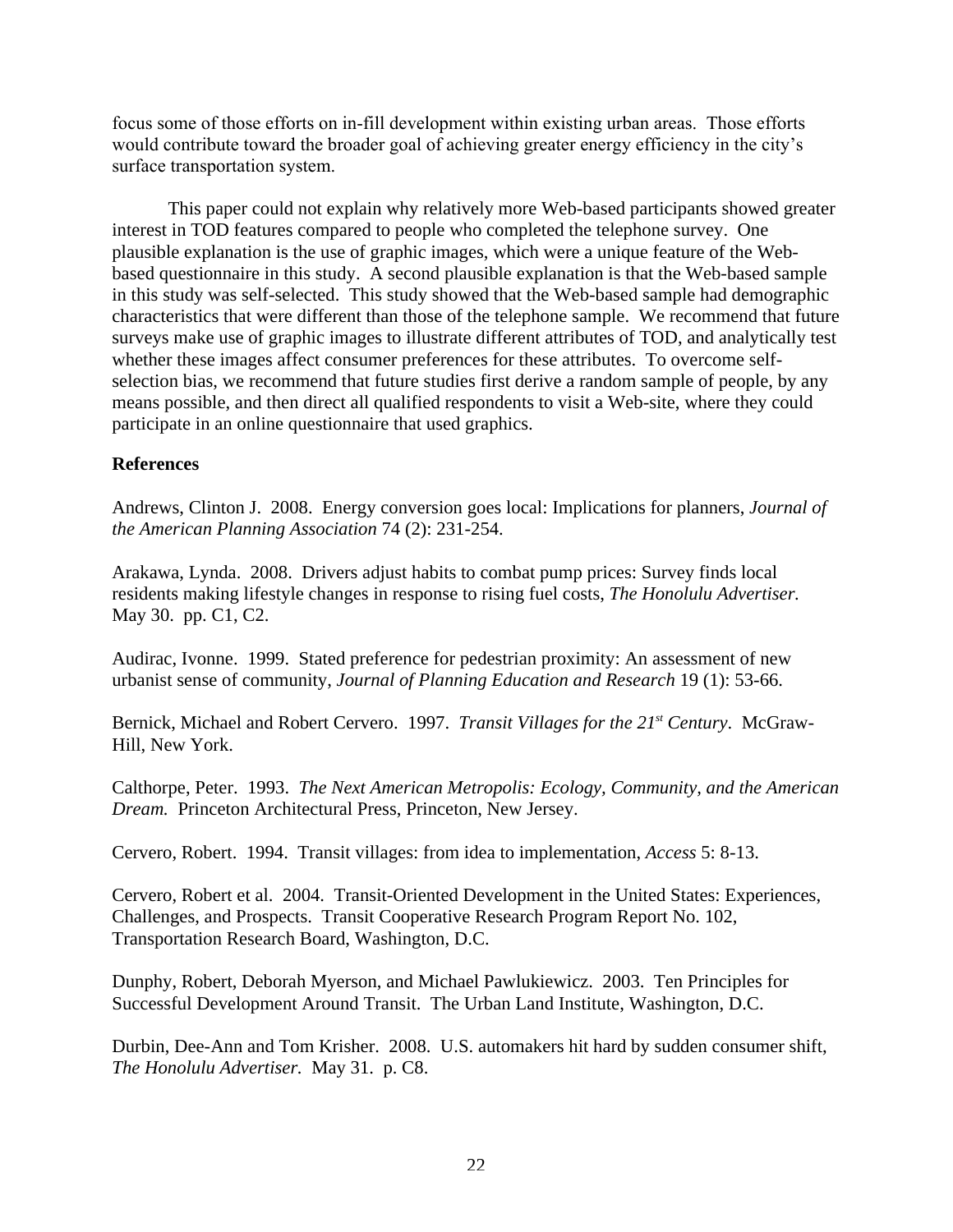Ewing, Reid, Keith Bartholomew, Steve Winkelman, Jerry Walters, Don Chen, with Barbara McCann and David Goldberg. 2007. *Growing Cooler: The Evidence on Urban Development and Climate Change.* Urban Land Institute, Washington, D.C.

Florida, Richard. 2003. *The Rise of the Creative Class*. Basic Books, New York.

Hill, Michael. 2008. Telecommuting gets a new boost, *The Honolulu Advertiser*. June 9. pp. C1, C2.

Krisher, Tom. 2008a. Demand for used small cars reflects escalating gas prices, *The Honolulu Advertiser.* May 24. p. C7.

Krisher, Tom. 2008b. GM to close 4 factories in swing to small cars, *The Honolulu Advertiser.* June 4. pp. C1, C4.

Krisher, Tom and Dee-Ann Durbin. 2008. Honda hybrids pose threat to Detroit 3, *The Honolulu Advertiser.* May 27. p. C11.

Langdon, Phillip and Robert Steuteville. 2007. So far, new urban projects weather downturn better, *New Urban News* 12 (7) October/November.

Lund, Hollie. 2006. Reasons for living in a transit-oriented development, and associated transit use, *Journal of the American Planning Association* 72 (3): 357-366.

Malizia, Emil E. and Susan Exline. 2000. Consumer Preferences for Residential Development Alternatives, Working Paper 2000-02. Center for Urban and Regional Studies, University of North Carolina, Chapel Hill, North Carolina.

Malizia, Emil E. and Jack Goodman. 2000. Mixed picture: Are higher-density developments being shortchanged by opinion surveys? *Urban Land* (July) 12.

Newman, Peter and Jeffrey Kenworthy. 1999. *Sustainability and Cities: Overcoming Automobile Dependence.* Island Press, Washington, D.C.

Pang, Gordon Y. K. 2008a. Drivers ditch cars to board TheBus: Cheaper commute into town wins over riders as gas prices keep rising, *The Honolulu Advertiser*. June 7. pp. A1, A5.

Pang, Gordon Y. K. 2008b. Hawai'i gas price sets record at \$4.17, *The Honolulu Advertiser*. June 7. pp. A1, A5.

Parker, Terry, Mike McKeever, G. B. Arrington, Janet Smith-Heimer, et al. 2002. Statewide Transit-Oriented Development Study: Factors for Success in California, Final Report. California Department of Transportation, Business, Transportation and Housing Agency, Sacramento, California.